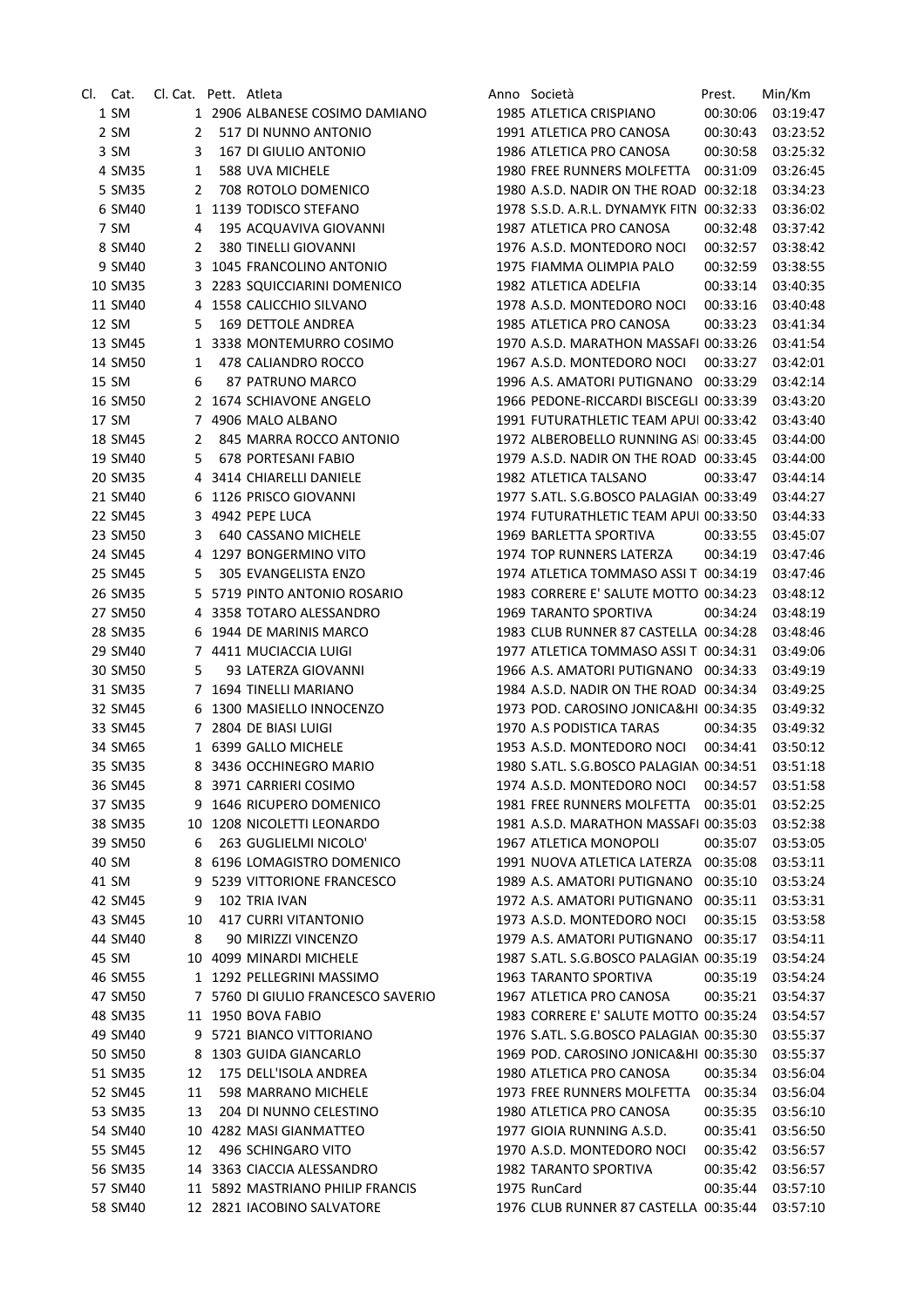| 59 SM55  | 2  | 815 GAZZILLI CARLO               | 1964 GIOIA RUNNING A.S.D.                      | 00:35:45 | 03:57:17 |
|----------|----|----------------------------------|------------------------------------------------|----------|----------|
| 60 SM50  | 9  | 330 FERRANTE NICOLA              | 1967 ATLETICA TOMMASO ASSI T 00:35:47          |          | 03:57:30 |
| 61 SM45  | 13 | 397 PUTRINO STEFANO              | 1972 A.S.D. MONTEDORO NOCI                     | 00:35:47 | 03:57:30 |
| 62 SM45  | 14 | 455 CENTRONE ANGELO              | 1972 A.S.D. MONTEDORO NOCI                     | 00:35:51 | 03:57:57 |
| 63 SM35  |    | 15 5502 LARICCHIUTA GIOVANNI     | 1984 A.S.D. NADIR ON THE ROAD 00:35:52         |          | 03:58:03 |
| 64 SM45  | 15 | 443 MELE ANTONIO                 | 1974 A.S.D. MONTEDORO NOCI                     | 00:35:55 | 03:58:23 |
| 65 SM55  | 3  | 244 IACOVAZZI FRANCESCO          | 1964 ATLETICA MONOPOLI                         | 00:35:57 | 03:58:36 |
| 66 SM40  |    | 13 1296 PASSARELLI FELICE        | 1975 TOP RUNNERS LATERZA                       | 00:35:59 | 03:58:50 |
| 67 SF40  | 1  | 10 MONFREDA DAMIANA              | 1978 AMATORI ATL. ACQUAVIVA 00:36:01           |          | 03:59:03 |
| 68 SM55  |    | 4 1306 CAPUTO DAVIDE             | 1963 POD. CAROSINO JONICA&HI 00:36:04          |          | 03:59:23 |
| 69 SM35  | 16 | <b>656 TORRES VITO ANTONIO</b>   | 1983 A.S.D. NADIR ON THE ROAD 00:36:12         |          | 04:00:16 |
| 70 PM    |    | 1 2731 MIANI NICO                | 1997 S.ATL. S.G.BOSCO PALAGIAN 00:36:13        |          | 04:00:23 |
| 71 SM40  |    | 14 3273 CHIANURA BARTOLOMEO      | 1977 A.S.D. PODISTICA GROTTAGI 00:36:14        |          | 04:00:29 |
| 72 SM45  |    | 16 5587 DI MAIO PIERANGELO       | 1973 S.ATL. S.G.BOSCO PALAGIAN 00:36:24        |          | 04:01:36 |
| 73 SM45  |    | 17 3790 GRECO DOMENICO           | 1971 G.S.P. III REGIONE AEREA BA 00:36:24      |          | 04:01:36 |
| 74 SM40  |    | 15 3417 CANTORO DOMENICO         | 1977 IKKOS ATLETI TARANTO A.S. 00:36:31        |          | 04:02:22 |
| 75 SM45  | 18 | 824 PUGLIESE ALESSANDRO          | 1974 GIOIA RUNNING A.S.D.                      | 00:36:39 | 04:03:15 |
| 76 SM45  | 19 | 350 LOSURDO GIUSEPPE             | 1974 ATLETIC CLUB ALTAMURA                     | 00:36:39 | 04:03:15 |
| 77 SM45  |    | 20 1732 MILANO GIACINTO          | 1972 GIOIA RUNNING A.S.D.                      | 00:36:42 | 04:03:35 |
| 78 SM    |    | 11 6220 TANCREDI ANTONIO         | 1985 ATLETIC CLUB ALTAMURA                     | 00:36:52 | 04:04:41 |
| 79 SM50  | 10 | 888 MORETTI FILOMENO             | 1966 BITONTO SPORTIVA                          | 00:36:53 | 04:04:48 |
| 80 SM35  | 17 | 749 BIGI ANTONIO                 | 1983 HAPPY RUNNERS ALTAMUR. 00:36:55           |          | 04:05:01 |
| 81 SM55  |    | 5 1073 LUDOVICO GIUSEPPE         | 1963 CLUB RUNNER 87 CASTELLA 00:36:55          |          | 04:05:01 |
| 82 SM    |    | 12 4379 DETOMA VITO              | 1990 A.S.D. AMICI STRADA DEL TE 00:36:59       |          | 04:05:28 |
| 83 SM45  | 21 | <b>648 LIPPOLIS VINCENZO</b>     | 1974 A.S.D. NADIR ON THE ROAD 00:37:03         |          | 04:05:54 |
| 84 SF40  |    | 2 5325 PISCOPO LUANA CHIARA      | 1979 DREAM TEAM BARI                           | 00:37:06 | 04:06:14 |
| 85 SM45  |    | 22 5823 SAVOIA GIUSEPPE          | 1970 A.S. POD. AMATORI POLICO 00:37:09         |          | 04:06:34 |
|          |    |                                  |                                                |          |          |
| 86 SM45  | 23 | 252 COLELLI LEONARDO             | 1972 ATLETICA MONOPOLI                         | 00:37:12 | 04:06:54 |
| 87 SM    |    | 13 5294 LAMPARELLI LUCA          | 1986 FREE RUNNERS MOLFETTA                     | 00:37:15 | 04:07:14 |
| 88 SM55  | 6  | 186 MAROCCIA LUIGI               | 1963 ATLETICA PRO CANOSA                       | 00:37:17 | 04:07:27 |
| 89 SM    | 14 | 5785 ANTONICELLI GIACOMO         | 1988 GIOIA RUNNING A.S.D.                      | 00:37:18 | 04:07:34 |
| 90 SM40  |    | 16 1339 MORRICELLA VITO          | 1975 MARTINA FRANCA RUNNIN( 00:37:23           |          | 04:08:07 |
| 91 SM45  | 24 | 295 PAOLILLO ANTONIO             | 1972 ATLETICA TOMMASO ASSI T 00:37:26          |          | 04:08:27 |
| 92 SM55  | 7  | 379 DE LUCA VITO                 | 1963 A.S.D. MONTEDORO NOCI                     | 00:37:28 | 04:08:40 |
| 93 SM50  |    | 11 1457 INTINI VITO              | 1968 A.S. AMATORI PUTIGNANO 00:37:29           |          | 04:08:47 |
| 94 SM35  |    | 18 6378 MARVULLI FRANCESCO       | 1980 GIOIA RUNNING A.S.D.                      | 00:37:30 | 04:08:54 |
| 95 SM50  |    | 12 1229 MANIGRASSI COSIMO        | 1969 A.S.D. MARATHON MASSAFI 00:37:32 04:09:07 |          |          |
| 96 SM35  |    | 19 1121 DI STEFANO MARCO         | 1980 NUOVA ATLETICA LATERZA 00:37:33           |          | 04:09:14 |
| 97 SM45  | 25 | 137 LATERZA MARIO                | 1971 A.S. AMATORI PUTIGNANO                    | 00:37:36 | 04:09:33 |
| 98 SM50  | 13 | 352 LOGRANO GIUSEPPE MARIA ANTON | 1966 ATLETIC CLUB ALTAMURA                     | 00:37:39 | 04:09:53 |
| 99 SM50  | 14 | 5500 MASTRANGELO MASSIMO         | 1969 A.S.D. NADIR ON THE ROAD 00:37:42         |          | 04:10:13 |
| 100 SM45 | 26 | 668 LOSAVIO NICOLA               | 1972 A.S.D. NADIR ON THE ROAD 00:37:43         |          | 04:10:20 |
| 101 SM50 |    | 15 6833 FAVALE FILIPPO           | 1966 NOVA SIRI MARATHON                        | 00:37:44 | 04:10:27 |
| 102 SM55 | 8  | 6832 RINALDI GAETANO             | 1964 A.S. POD. AMATORI POLICO 00:37:46         |          | 04:10:40 |
| 103 SM35 | 20 | 378 NOTARNICOLA GIUSEPPE         | 1980 A.S.D. MONTEDORO NOCI                     | 00:37:46 | 04:10:40 |
| 104 SM55 | 9  | 200 CAPORALE COSIMO DAMIANO      | 1963 ATLETICA PRO CANOSA                       | 00:37:47 | 04:10:46 |
| 105 SM45 | 27 | 1131 LIUZZI DONATO               | 1971 S.ATL. S.G.BOSCO PALAGIAN 00:37:48        |          | 04:10:53 |
| 106 SM40 | 17 | 1060 COLANGELO GIAMBATTISTA      | 1976 CLUB RUNNER 87 CASTELLA 00:37:48          |          | 04:10:53 |
| 107 SM35 |    | 21 1982 ROSATI COSIMO            | 1984 S.ATL. S.G.BOSCO PALAGIAN 00:37:49        |          | 04:11:00 |
| 108 SM45 |    | 28 1975 CITARELLA MASSIMO        | 1972 S.ATL. S.G.BOSCO PALAGIAN 00:37:49        |          | 04:11:00 |
| 109 SM55 |    | 10 1203 TORTORELLA PIETRO        | 1962 RUNNERS GINOSA                            | 00:37:53 | 04:11:26 |
| 110 SM55 | 11 | 261 ALTAMURA ANTONIO             | 1961 ATLETICA MONOPOLI                         | 00:37:54 | 04:11:33 |
| 111 SM60 | 1  | 337 PALUMBO VINCENZO             | 1959 ATLETICA TOMMASO ASSI T 00:37:54          |          | 04:11:33 |
| 112 SM50 | 16 | 767 RIZZOTTI MICHELE             | 1968 HAPPY RUNNERS ALTAMUR, 00:37:56           |          | 04:11:46 |
| 113 SM40 |    | 18 6574 PUGLIESE GIOVANNI        | 1975 POL. MAGNA GRAECIA ASD 00:37:57           |          | 04:11:53 |
| 114 SM60 |    | 2 2549 BALDASSARRE FRANCESCO     | 1957 ATLETICA PRO CANOSA                       | 00:37:58 | 04:11:59 |
| 115 SM40 | 19 | 659 RONCONI UMBERTO              | 1975 A.S.D. NADIR ON THE ROAD 00:37:59         |          | 04:12:06 |
| 116 SM50 | 17 | 1660 CASCELLA VINCENZO           | 1969 BARLETTA SPORTIVA                         | 00:37:59 | 04:12:06 |
| 117 SM50 |    | 18 3455 GIMMI PAOLANTONIO        | 1968 ATLETICA MONOPOLI                         | 00:38:05 | 04:12:46 |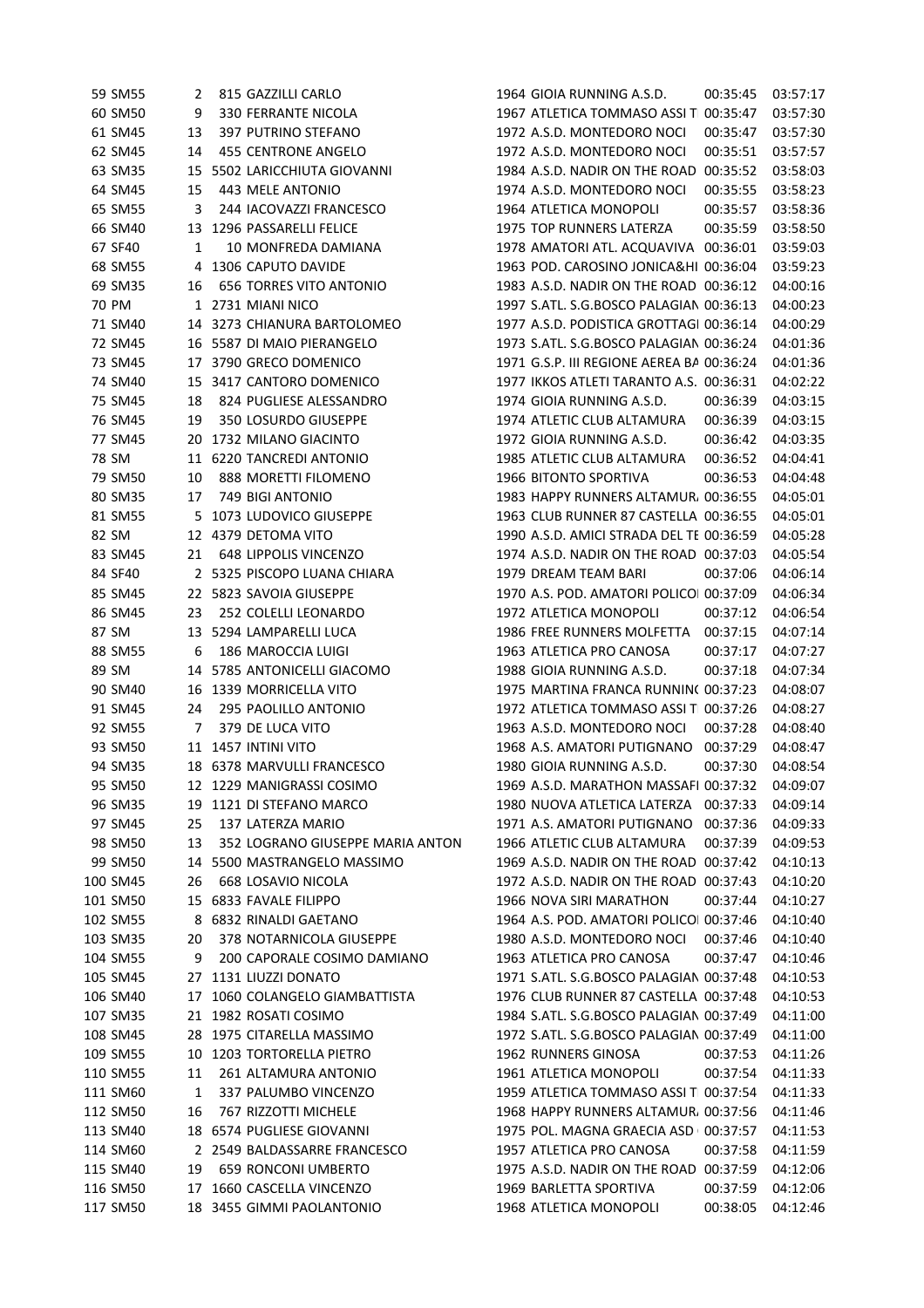| 118 SM   | 15 | 62 MASTRANGELO GIUSEPPE      | 1991 A.S. ATLETICA CASTELLANA 00:38:08         |          | 04:13:06 |
|----------|----|------------------------------|------------------------------------------------|----------|----------|
| 119 SM35 |    | 22 5348 DILIDDO FRANCESCO    | 1982 A.S. CULTURALE POD. S. STE 00:38:13       |          | 04:13:39 |
| 120 SM40 |    | 20 1706 FRIZZALE NICOLA      | 1976 HAPPY RUNNERS ALTAMUR, 00:38:20           |          | 04:14:25 |
| 121 SM   |    | 16 6253 RICCIARDI ANDREA     | 1985 BIO AMBRA NEW AGE                         | 00:38:21 | 04:14:32 |
| 122 SM50 | 19 | 246 CAPRA GIUSEPPE           | 1966 ATLETICA MONOPOLI                         | 00:38:23 | 04:14:45 |
| 123 SM45 | 29 | 3462 VINO GIANCARLO          | 1973 ATLETICA TOMMASO ASSI T 00:38:25          |          | 04:14:59 |
| 124 SM50 | 20 | 1332 LAFORNARA MICHELE       | 1966 MARTINA FRANCA RUNNIN( 00:38:28           |          | 04:15:19 |
| 125 SM50 | 21 | 421 PALMIERI PASQUALE        | 1968 A.S.D. MONTEDORO NOCI                     | 00:38:31 | 04:15:38 |
| 126 SM50 | 22 | 109 DALENA DOMENICO          | 1967 A.S. AMATORI PUTIGNANO                    | 00:38:33 | 04:15:52 |
| 127 SM40 | 21 | 881 BRUNO GIUSEPPE           | 1975 BITONTO SPORTIVA                          | 00:38:36 | 04:16:12 |
| 128 SM55 |    | 12 3149 AFFUSO ROCCO ALFREDO | 1961 A.S.D. AMICI STRADA DEL TE 00:38:37       |          | 04:16:18 |
| 129 SM   | 17 | 606 DE ROBERTIS DANILO       | 1995 FREE RUNNERS MOLFETTA                     | 00:38:38 | 04:16:25 |
| 130 SM45 |    | 30 2928 FORNARO FRANCO       | 1971 RunCard                                   | 00:38:38 | 04:16:25 |
|          |    |                              |                                                |          |          |
| 131 SM50 | 23 | 116 DEROBERTIS GIOVANNI      | 1968 A.S. AMATORI PUTIGNANO 00:38:40           |          | 04:16:38 |
| 132 SM45 |    | 31 4410 LORIZZO ONOFRIO      | 1973 ATLETICA TOMMASO ASSI T 00:38:41          |          | 04:16:45 |
| 133 SM35 |    | 23 3670 GRANDIERI LUCIANO    | 1981 GIOIA RUNNING A.S.D.                      | 00:38:44 | 04:17:05 |
| 134 SM45 |    | 32 6831 POTENZA PIETRO       | 1973 MARATHON CLUB GRASSAN 00:38:49            |          | 04:17:38 |
| 135 SM35 |    | 24 6501 NARDELLI ORONZO      | 1980 S.ATL. S.G.BOSCO PALAGIAN 00:38:51        |          | 04:17:51 |
| 136 SM35 |    | 25 2115 TAMBORRA ANTONIO     | 1980 FREE RUNNERS MOLFETTA 00:38:52            |          | 04:17:58 |
| 137 SM45 | 33 | 28 RENNA ANTONIO             | 1971 A.S. ATLETICA CASTELLANA 00:38:53         |          | 04:18:05 |
| 138 SM35 |    | 26 1948 MARFEO GIOVANNI      | 1982 CLUB RUNNER 87 CASTELLA 00:38:54          |          | 04:18:11 |
| 139 SM50 |    | 24 2033 GENTILE MARCO EGIDIO | <b>1969 TARANTO SPORTIVA</b>                   | 00:38:57 | 04:18:31 |
| 140 SM50 |    | 25 4064 CREATORE NICOLA      | 1968 AVIS IN CORSA CONVERSAN 00:38:58          |          | 04:18:38 |
| 141 SM55 |    | 13 1695 VAVALLE VALTER       | 1964 A.S.D. NADIR ON THE ROAD 00:38:59         |          | 04:18:44 |
| 142 SM45 |    | 34 2116 VITAGLIANO ANTONIO   | 1973 FREE RUNNERS MOLFETTA 00:38:59            |          | 04:18:44 |
| 143 SM50 |    | 26 5240 AMORUSO NICOLA       | 1965 A.S.D. AMICI STRADA DEL TE 00:39:02       |          | 04:19:04 |
| 144 SM45 |    | 35 6830 MARINO ANGELO        | 1970 MARATHON CLUB GRASSAN 00:39:05            |          | 04:19:24 |
| 145 SM45 | 36 | 274 CISTULLI GIACOMO         | 1974 ATLETICA MONOPOLI                         | 00:39:12 | 04:20:11 |
| 146 SM50 | 27 | 355 FIORE DOMENICO           | 1967 ATLETIC CLUB ALTAMURA                     | 00:39:13 | 04:20:17 |
| 147 SM35 | 27 | 2887 SALINARI COSIMO         | 1980 A.S.D ATL. PODISTICA PALA( 00:39:14       |          | 04:20:24 |
| 148 SM35 | 28 | 3823 LENOCI MARCO            | 1980 AMATORI ATL. ACQUAVIVA 00:39:15           |          | 04:20:31 |
| 149 SM45 | 37 | 5243 PARRULLI FERDINANDO     | 1974 A.S.D. AMICI STRADA DEL TE 00:39:18       |          | 04:20:50 |
| 150 SM35 | 29 | 5714 SANTORO GIOVANNI CIRO   | 1981 A.S.D. PODISTICA GROTTAGI 00:39:21        |          | 04:21:10 |
| 151 SM40 | 22 | 744 GIANNULLI MASSIMO        | 1975 HAPPY RUNNERS ALTAMUR. 00:39:21           |          | 04:21:10 |
| 152 SM50 |    | 28 1066 DI PIPPA MAURIZIO    | 1969 CLUB RUNNER 87 CASTELLA 00:39:22          |          | 04:21:17 |
|          |    |                              |                                                | 00:39:23 |          |
| 153 SM35 | 30 | 808 SOVERETO SERGIO COSIMO   | 1981 GIOIA RUNNING A.S.D.                      |          | 04:21:24 |
| 154 SF40 |    | 3 3491 DI TACCHIO ROSA       | 1976 A.MARATONETI ANDRIESI  00:39:23  04:21:24 |          |          |
| 155 SM45 | 38 | 699 VALENTINI DOMENICO       | 1974 A.S.D. NADIR ON THE ROAD 00:39:23         |          | 04:21:24 |
| 156 SM65 |    | 2 1535 APRILE FRANCESCO      | 1954 ALTERATLETICA LOCOROTOI 00:39:24          |          | 04:21:30 |
| 157 SM40 |    | 23 1042 TORTORELLI ROSARIO   | 1976 RunCard                                   | 00:39:28 | 04:21:57 |
| 158 SM50 | 29 | 2032 FESTA DANIELE           | 1967 TARANTO SPORTIVA                          | 00:39:28 | 04:21:57 |
| 159 SM50 | 30 | 1127 POMELLA ANTONIO         | 1969 S.ATL. S.G.BOSCO PALAGIAN 00:39:30        |          | 04:22:10 |
| 160 SM   | 18 | 604 DE MUSSO GIULIO VITO     | 1990 FREE RUNNERS MOLFETTA 00:39:33            |          | 04:22:30 |
| 161 SM45 | 39 | 1989 NARDELLI VITO           | 1974 ATHLETIC TEAM PALAGIANC 00:39:34          |          | 04:22:37 |
| 162 SM45 | 40 | 1242 PIZZARELLI VINCENZO     | 1974 A.S.D. MARATHON MASSAFI 00:39:35          |          | 04:22:43 |
| 163 SM45 |    | 41 6835 D'ESTE CARLO         | 1971 A.S.D. PODISTICA GROTTAGI 00:39:38        |          | 04:23:03 |
| 164 SM   | 19 | 6015 LEANZA SALVATORE        | 1986 FREE RUNNERS MOLFETTA 00:39:38            |          | 04:23:03 |
| 165 SM50 | 31 | 611 GADALETA COSMO           | 1968 FREE RUNNERS MOLFETTA                     | 00:39:39 | 04:23:10 |
| 166 SM45 | 42 | 1253 RICCI EMILIANO          | 1972 A.S.D. MARATHON MASSAFI 00:39:39          |          | 04:23:10 |
| 167 SM65 | 3  | 418 ATTOLICO GIUSEPPE        | 1951 A.S.D. MONTEDORO NOCI                     | 00:39:40 | 04:23:16 |
| 168 SM55 | 14 | 248 GALLIZIA PAOLO           | 1960 ATLETICA MONOPOLI                         | 00:39:41 | 04:23:23 |
| 169 SM40 | 25 | 613 ANGELINI SERGIO          | 1979 FREE RUNNERS MOLFETTA                     | 00:39:42 | 04:23:30 |
| 170 SM40 | 24 | 612 ANGELINI FABIO           | 1979 FREE RUNNERS MOLFETTA                     | 00:39:42 | 04:23:30 |
| 171 SM40 | 26 | 614 ANGELINI PASQUALE        | 1979 FREE RUNNERS MOLFETTA 00:39:43            |          | 04:23:36 |
| 172 SF   |    | 1 6246 FIORENTINO ROBERTA    | 1994 ASD ATLETICA FIAMMA GIO 00:39:43          |          | 04:23:36 |
| 173 SM45 |    | 43 3393 ANCONA MASSIMO       | 1973 A.S.D. OLIMPIA GROTTAGLIE 00:39:44        |          | 04:23:43 |
| 174 SM55 |    | 15 3263 CAVALLO VITTORIO     | 1963 A.S.D. PODISTICA GROTTAGI 00:39:44        |          | 04:23:43 |
|          |    |                              | 1970 ATLETICA TOMMASO ASSI T 00:39:44          |          |          |
| 175 SF45 |    | 1 2936 FERRANTE NICOLETTA    |                                                |          | 04:23:43 |
| 176 SM50 |    | 32 2263 TRAVISANI GIACOMO    | 1966 ATLETICA TOMMASO ASSI T 00:39:45          |          | 04:23:50 |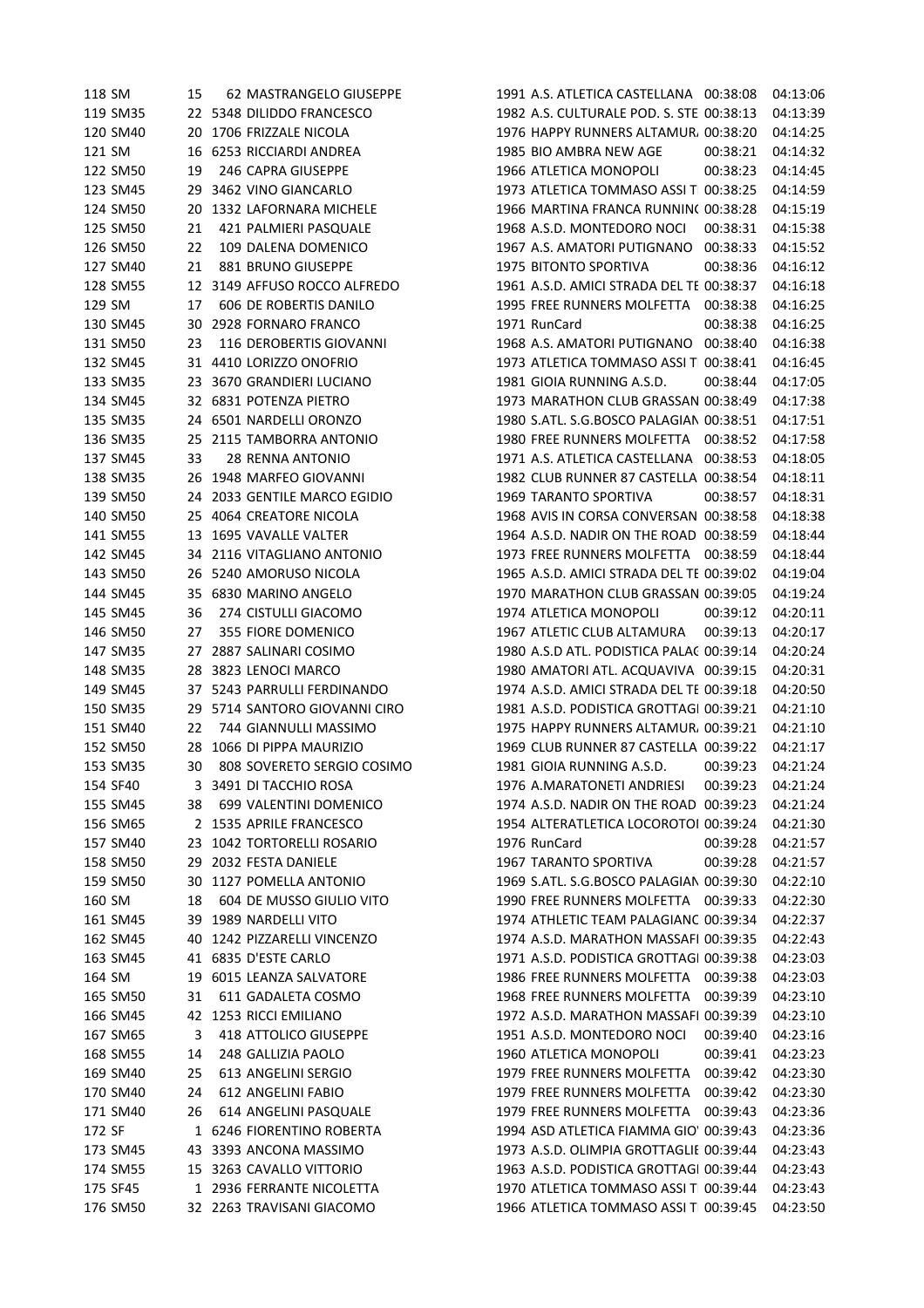| 177 SM50 |    | 33 5588 SCORPATI REMO          | 1965 S.ATL. S.G.BOSCO PALAGIAN 00:39:47        |          | 04:24:03 |
|----------|----|--------------------------------|------------------------------------------------|----------|----------|
| 178 SM55 |    | 16 1058 COLELLA GIUSEPPE       | 1962 CLUB RUNNER 87 CASTELLA 00:39:48          |          | 04:24:10 |
| 179 SM45 |    | 44 3882 QUATTROMINI CARLO      | 1970 HAPPY RUNNERS ALTAMUR, 00:39:50           |          | 04:24:23 |
| 180 SM40 | 27 | 361 DAMBROSIO DONATO           | 1978 ATLETIC CLUB ALTAMURA                     | 00:39:52 | 04:24:36 |
| 181 SM40 | 28 | 3784 PASTORE VITO              | 1976 S.ATL. S.G.BOSCO PALAGIAN 00:39:54        |          | 04:24:49 |
| 182 SM50 |    | 34 1144 PIGNATELLI IGNAZIO     | 1968 S.ATL. S.G.BOSCO PALAGIAN 00:39:54        |          | 04:24:49 |
| 183 SM55 |    | 17 5756 DARESTA FRANCESCO      | 1964 A.S. AMATORI PUTIGNANO 00:39:55           |          | 04:24:56 |
| 184 SM50 |    | 35 1281 CANCELLIERI ANTONINO   | <b>1969 TARANTO SPORTIVA</b>                   | 00:39:59 | 04:25:23 |
| 185 SM50 |    | 36 6828 ZERMO COSIMO DAMIANO   | 1968 HAPPY RUNNERS ALTAMUR, 00:39:59           |          | 04:25:23 |
| 186 SM40 | 29 | 2036 RISO ALESSANDRO           | 1978 TARANTO SPORTIVA                          | 00:40:01 | 04:25:36 |
| 187 SM45 | 45 | 520 LONGO ANGELO               | 1974 A.S. DOF AMATORI TURI                     | 00:40:01 | 04:25:36 |
| 188 SM50 |    | 37 5512 ANGELILLO DONATO       | 1965 GIOIA RUNNING A.S.D.                      | 00:40:02 | 04:25:42 |
| 189 SM55 | 18 | 254 GALLIZIA ENZO              | 1961 ATLETICA MONOPOLI                         | 00:40:02 | 04:25:42 |
| 190 SM40 |    | 30 4380 LOTITO FRANCESCO       | 1977 A.S.D. AMICI STRADA DEL TE 00:40:03       |          | 04:25:49 |
| 191 SM60 | 3  | 450 FUSILLO ANTONIO            | 1959 A.S.D. MONTEDORO NOCI                     | 00:40:04 | 04:25:56 |
| 192 SM50 | 38 | 759 FILOMENO GIROLAMO          | 1967 HAPPY RUNNERS ALTAMUR, 00:40:05           |          | 04:26:02 |
| 193 SM50 | 39 | 196 MANZI COSIMO               | 1968 ATLETICA PRO CANOSA                       | 00:40:06 | 04:26:09 |
|          |    |                                | 1969 A.S. AMATORI PUTIGNANO 00:40:06           |          |          |
| 194 SM50 | 40 | 5447 FRANCHINI DOMENICO        |                                                |          | 04:26:09 |
| 195 SF45 | 2  | <b>676 SIMONE RITA</b>         | 1973 A.S.D. NADIR ON THE ROAD 00:40:10         |          | 04:26:36 |
| 196 SM40 | 31 | 733 POPOLIZIO RAFFAELE         | 1975 HAPPY RUNNERS ALTAMUR, 00:40:10           |          | 04:26:36 |
| 197 SM50 |    | 41 5549 VITALE VITO ANTONIO    | 1969 ATLETICA CEGLIE MESSAPIC, 00:40:11        |          | 04:26:42 |
| 198 SM45 |    | 46 1979 LAVARRA ANTONIO        | 1972 S.ATL. S.G.BOSCO PALAGIAN 00:40:17        |          | 04:27:22 |
| 199 SM55 | 19 | <b>187 CARUCCI PIETRO</b>      | 1963 ATLETICA PRO CANOSA                       | 00:40:21 | 04:27:49 |
| 200 SM60 | 4  | 1098 CAMPANELLI FRANCESCO      | 1955 CORRERE E' SALUTE MOTTO 00:40:24          |          | 04:28:08 |
| 201 SM35 |    | 31 1162 D'AURIA DOMENICO       | 1980 ATHLETIC TEAM PALAGIANC 00:40:26          |          | 04:28:22 |
| 202 SF40 |    | 4 4070 TENERELLI ANGELA        | 1978 GIOIA RUNNING A.S.D.                      | 00:40:26 | 04:28:22 |
| 203 SM45 | 47 | 834 BRADASCIO DOMENICO         | 1970 GIOIA RUNNING A.S.D.                      | 00:40:26 | 04:28:22 |
| 204 SM35 | 32 | 138 VALENZANO DOMENICO         | 1980 A.S. AMATORI PUTIGNANO 00:40:28           |          | 04:28:35 |
| 205 SM40 | 32 | 135 DAPRILE VITO SILVANO       | 1979 A.S. AMATORI PUTIGNANO                    | 00:40:28 | 04:28:35 |
| 206 SM40 | 33 | 6096 Corsi Martino             | 1978 RunCard                                   | 00:40:28 | 04:28:35 |
| 207 SM50 |    | 42 5572 SANTORO GAETANO        | 1965 A.S.D. PODISTICA GROTTAGI 00:40:31        |          | 04:28:55 |
| 208 SF45 | 3  | 631 LAMACCHIA TIZIANA          | 1970 LA PIETRA                                 | 00:40:32 | 04:29:02 |
| 209 SM40 |    | 34 1166 SILVESTRI MARIO        | 1976 ATHLETIC TEAM PALAGIANC 00:40:33          |          | 04:29:08 |
| 210 SF   |    | 2 6498 FILARETI ILENIA         | 1987 A.S. POD. AMATORI POLICO 00:40:34         |          | 04:29:15 |
| 211 SM40 |    | 35 6521 PETRAGALLO ENZO        | 1977 MURGIA MARATHON SANTE 00:40:36            |          | 04:29:28 |
| 212 SM50 |    | 43 3541 LA GRASTA FRANCESCO    | 1968 FREE RUNNERS MOLFETTA 00:40:37            |          | 04:29:35 |
| 213 SF40 |    | 5 3848 DE PINTO MARICA         | 1979 ATLETICA TOMMASO ASSI T 00:40:38 04:29:41 |          |          |
| 214 SM40 | 36 | 198 PACIOLLA MARIO             | 1978 ATLETICA PRO CANOSA                       | 00:40:39 | 04:29:48 |
| 215 SM50 | 44 | 156 DE LEONARDIS NICOLA        | 1967 A.A.'E. MANZARI' CASAMAS: 00:40:41        |          | 04:30:01 |
| 216 SM50 | 45 | 816 VENTIMIGLIA CARMELO        | 1965 GIOIA RUNNING A.S.D.                      | 00:40:43 | 04:30:15 |
| 217 SM50 |    | 46 1102 NOTARISTEFANO GIUSEPPE | 1968 CORRERE E' SALUTE MOTTO 00:40:47          |          | 04:30:41 |
| 218 SM50 | 47 | 1110 TRISOLINI NICOLA          | 1969 CORRERE E' SALUTE MOTTO 00:40:48          |          | 04:30:48 |
| 219 SM40 | 37 | 285 COLELLA VITO               | 1975 ATLETICA MONOPOLI                         | 00:40:49 | 04:30:54 |
| 220 SM40 | 38 | 909 LICINIO DOMENICO           | 1975 BITONTO SPORTIVA                          | 00:40:52 | 04:31:14 |
| 221 SM65 | 4  | 2798 TRANI ANGELO              | 1954 A.S.D. PODISTICA GROTTAGI 00:40:52        |          | 04:31:14 |
| 222 SM45 | 48 | 5320 LARUCCIA MICHELE          | 1972 A.S.D. NADIR ON THE ROAD 00:40:55         |          | 04:31:34 |
| 223 SM40 | 39 | 649 CACCIAPAGLIA ANGELO        | 1979 A.S.D. NADIR ON THE ROAD 00:40:55         |          | 04:31:34 |
| 224 SM50 | 48 | 698 MEZZAPESA MICHELANGELO     | 1968 A.S.D. NADIR ON THE ROAD 00:40:55         |          | 04:31:34 |
| 225 SM45 | 49 | 1485 PARADISO MICHELE          | 1974 ATLETICA PRO CANOSA                       | 00:40:57 | 04:31:48 |
| 226 SM50 | 49 | 1483 FARFALLA MASSIMO ANTONIO  | 1966 ATLETICA PRO CANOSA                       | 00:40:58 | 04:31:54 |
| 227 SM45 | 50 | 188 PARISI PASQUALE            | 1971 ATLETICA PRO CANOSA                       | 00:40:58 | 04:31:54 |
| 228 SM50 | 50 | 755 MAGGI SEBASTIANO           | 1966 HAPPY RUNNERS ALTAMUR, 00:41:01           |          | 04:32:14 |
| 229 SM   | 20 | 1689 LAERA FRANCESCO           | 1986 A.S.D. NADIR ON THE ROAD 00:41:02         |          | 04:32:21 |
| 230 SM70 | 1  | <b>643 PERAGINE ANTONIO</b>    | 1947 PEDONE-RICCARDI BISCEGLI 00:41:03         |          | 04:32:27 |
| 231 SM70 | 2  | 836 INDELLICATI VINCENZO       | 1946 GIOIA RUNNING A.S.D.                      | 00:41:04 | 04:32:34 |
| 232 SM50 |    | 51 1207 RIFORMATO DOMENICO     | 1969 A.S.D. MARATHON MASSAFI 00:41:04          |          | 04:32:34 |
| 233 SM50 |    | 52 5983 CAVALIERE EUSTACHIO    | 1965 RunCard                                   | 00:41:12 | 04:33:27 |
| 234 SM45 | 51 | 766 MARVULLI GIUSEPPE          | 1972 HAPPY RUNNERS ALTAMUR. 00:41:13           |          | 04:33:34 |
| 235 SM50 |    | 53 4329 ANCONA ANGELO          | 1965 MARTINA FRANCA RUNNIN( 00:41:18           |          | 04:34:07 |
|          |    |                                |                                                |          |          |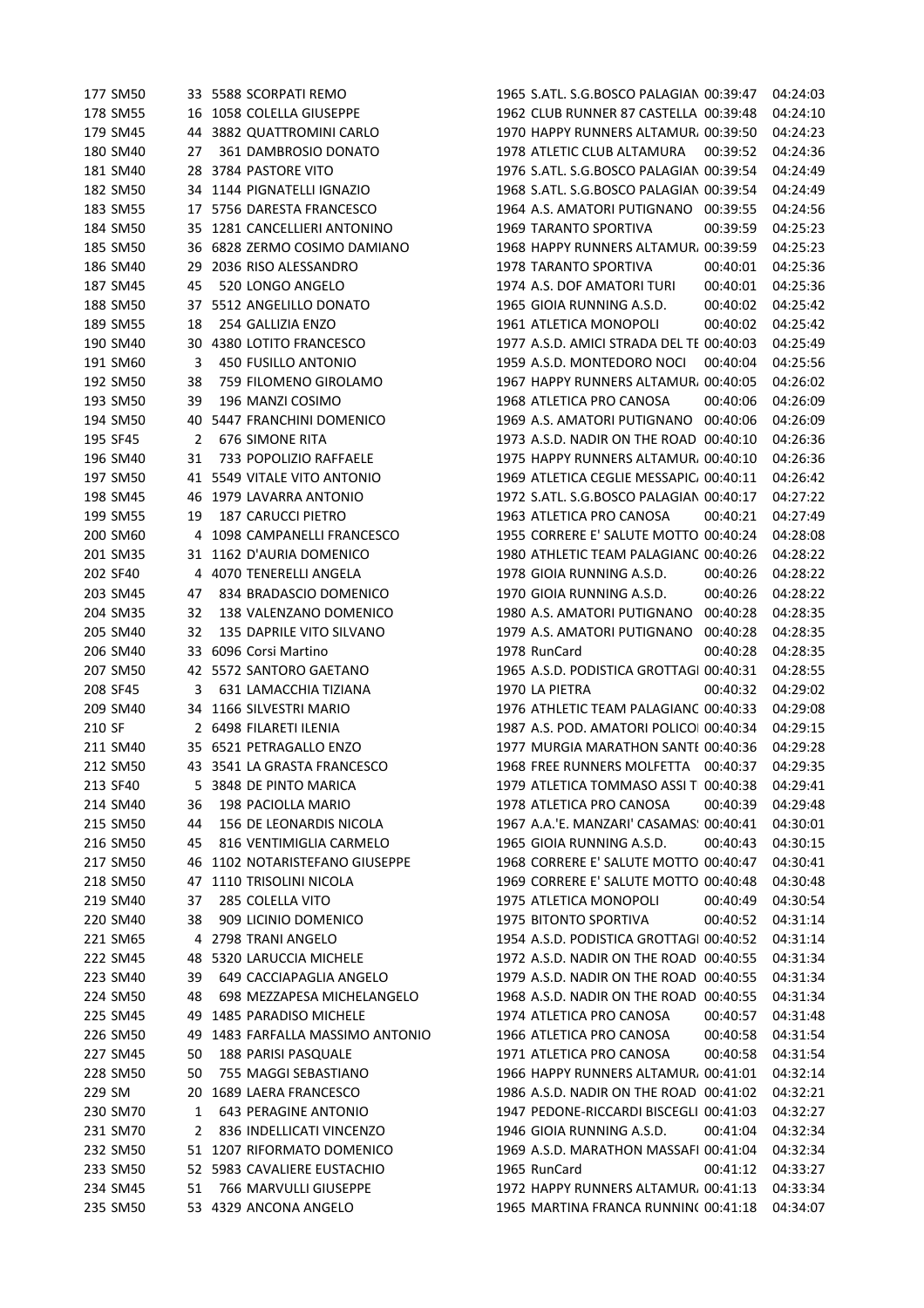|        | 236 SM45             | 52  | 786 DI RELLA GRAZIANO                           | 1972 DREAM TEAM BARI                          | 00:41:20 | 04:34:20 |
|--------|----------------------|-----|-------------------------------------------------|-----------------------------------------------|----------|----------|
|        | 237 SM55             | 20  | 2010 SALLUCE GIUSEPPE                           | 1963 RUNNERS GINOSA                           | 00:41:21 | 04:34:27 |
|        | 238 SM40             | 40  | 5419 CORATELLA MARCO                            | 1978 A.S.D. MARATHON MASSAFI 00:41:23         |          | 04:34:40 |
|        | 239 SM55             |     | 21 1801 RICCO NICOLO                            | 1961 ATLETICA MONOPOLI                        | 00:41:24 | 04:34:47 |
|        | 240 SM50             | 54  | 453 CAMPOBASSO VITO PASQUALE ANTONI             | 1967 A.S.D. MONTEDORO NOCI                    | 00:41:25 | 04:34:53 |
|        | 241 SM45             | 53  | 787 LIONETTI COSIMO                             | 1973 ASD RUNNING CASSANO VE 00:41:27          |          | 04:35:07 |
|        | 242 SM50             | 55  | 689 CAMPANELLA GIOVANNI                         | 1966 A.S.D. NADIR ON THE ROAD 00:41:27        |          | 04:35:07 |
|        | 243 SM55             |     | 22 4287 DORMIO GIUSEPPE                         | 1963 ATLETICA MONOPOLI                        | 00:41:28 | 04:35:13 |
|        | 244 SM55             |     | 23 5828 CORRADO GIULIO                          | 1964 NOVA SIRI MARATHON                       | 00:41:28 | 04:35:13 |
|        | 245 SM40             |     | 41 1223 MARRESE AUGUSTO                         | 1977 A.S.D. MARATHON MASSAFI 00:41:29         |          | 04:35:20 |
|        | 246 SM55             |     | 24 6834 MARCONI DANILO                          | 1963 RunCard                                  | 00:41:30 | 04:35:27 |
|        | 247 SM45             |     | 54 1077 EPIFANI FRANCESCO                       | 1971 CLUB RUNNER 87 CASTELLA 00:41:31         |          | 04:35:33 |
|        | 248 SM45             |     | 55 2842 GENTILE LEONARDO                        | 1973 S.ATL. S.G.BOSCO PALAGIAN 00:41:34       |          | 04:35:53 |
|        | 249 SM50             |     | 56 1507 TAVILLA DOMENICO                        | 1967 G.S.P. III REGIONE AEREA BA 00:41:34     |          | 04:35:53 |
|        | 250 SM50             |     | 57 6665 MARTUCCI PIETRO                         | 1965 POL. MAGNA GRAECIA ASD 00:41:36          |          | 04:36:06 |
|        | 251 SF40             | 6   | 3322 DI LENA MARIANGELA                         | 1978 NUOVA ATLETICA LATERZA 00:41:38          |          | 04:36:20 |
|        | 252 SM35             | 33  | 194 D'AMICO GIUSEPPE                            | 1983 ATLETICA PRO CANOSA                      | 00:41:40 | 04:36:33 |
|        | 253 SM55             |     | 25 2789 CASTANO GIOVAMBATTISTA                  | 1962 BERNALDA RUNNER'S                        | 00:41:41 | 04:36:40 |
| 254 SM |                      |     | 21 3904 GIANNONE ANTONIO                        | 1993 GIOIA RUNNING A.S.D.                     | 00:41:42 | 04:36:46 |
|        | 255 SM55             |     | 26 2569 RIEFOLO LUIGI                           | 1962 ATLETICA TOMMASO ASSI T 00:41:45         |          | 04:37:06 |
|        | 256 SM65             |     | 5 4383 COLANTUONO PASQUALE                      | 1953 A.S.D. AMICI STRADA DEL TE 00:41:46      |          | 04:37:13 |
|        | 257 SM50             |     | 58 1100 MONACO LEOPOLDO                         | 1968 CORRERE E' SALUTE MOTTO 00:41:48         |          | 04:37:26 |
|        | 258 SM40             |     | 42 5746 LEONE GIUSEPPE                          | 1978 RunCard                                  | 00:41:49 | 04:37:33 |
|        | 259 SM50             |     | 59 3096 SCOCCIA MARCO                           | 1969 S.ATL. S.G.BOSCO PALAGIAN 00:41:49       |          | 04:37:33 |
|        | 260 SM45             |     | 56 4387 PAPAGNA FILIPPO                         | 1970 A.S.D. AMICI STRADA DEL TE 00:41:51      |          | 04:37:46 |
|        | 261 SM65             | 6   | 325 DEL VENTO VITO                              | 1952 ATLETICA TOMMASO ASSI T 00:41:52         |          | 04:37:53 |
|        | 262 SM40             |     | 43 3366 CAUCCI FABIO                            | 1975 TARANTO SPORTIVA                         | 00:41:53 | 04:37:59 |
|        | 263 SM60             | 5.  | 1230 SALVI COSIMO ANTONIO                       | 1957 A.S.D. MARATHON MASSAFI 00:41:55         |          | 04:38:12 |
|        | 264 SF50             | 1   | 301 BOTTA VALENTINA                             | 1965 ATLETICA TOMMASO ASSI T 00:41:55         |          | 04:38:12 |
|        | 265 SM50             | 60  | 1669 SARDARO AGOSTINO                           | 1966 BARLETTA SPORTIVA                        | 00:41:57 | 04:38:26 |
|        | 266 SM35             |     | 34 2754 PARCHITELLI CLAUDIO                     | 1980 A.S. AMATORI PUTIGNANO 00:41:57          |          | 04:38:26 |
|        | 267 SM40             |     | 44 4384 FRADDOSIO NICOLA                        | 1976 A.S.D. AMICI STRADA DEL TE 00:41:58      |          | 04:38:32 |
|        | 268 SM40             | 45  | 5723 NINNI CATALDO                              | 1975 S.ATL. S.G.BOSCO PALAGIAN 00:42:00       |          | 04:38:46 |
|        |                      |     |                                                 |                                               | 00:42:00 |          |
|        | 269 SM55<br>270 SF50 | 27  | 282 CALDERARO VITTORIO<br>475 RAMUNNO NICOLETTA | 1961 ATLETICA MONOPOLI                        |          | 04:38:46 |
|        | 271 SM50             | 2   |                                                 | 1969 A.S.D. MONTEDORO NOCI                    | 00:42:01 | 04:38:52 |
|        |                      |     | 61 6205 SANSEVERINO ANTONELLO                   | 1969 CLUB RUNNER 87 CASTELLA 00:42:04         |          | 04:39:12 |
|        | 272 SM50             |     | 62 1441 BIASI GIUSEPPE                          | 1968 A.S. AMATORI PUTIGNANO 00:42:05 04:39:19 |          |          |
|        | 273 SM40             |     | 46 6216 PISTILLI ALFONSO                        | 1978 ATLETICA PRO CANOSA                      | 00:42:06 | 04:39:25 |
|        | 274 SM45             |     | 57 4549 DIGESU' LUCA                            | 1970 HAPPY RUNNERS ALTAMUR. 00:42:06          |          | 04:39:25 |
|        | 275 SM45             | 58  | 1644 RAPANARO VALERIO                           | 1970 FREE RUNNERS MOLFETTA 00:42:08           |          | 04:39:39 |
|        | 276 SM45             | 59  | 41 TODISCO PIETRO                               | 1970 A.S. ATLETICA CASTELLANA 00:42:08        |          | 04:39:39 |
|        | 277 SM40             | 47  | 5319 GIODICE PIETRO                             | 1978 A.S.D. NADIR ON THE ROAD 00:42:18        |          | 04:40:45 |
|        | 278 SM55             | 28. | 5861 PACENTE FRANCESCO                          | 1961 RUNNERS GINOSA                           | 00:42:18 | 04:40:45 |
|        | 279 SM50             | 63  | 5621 LEONE VINCENZO                             | 1969 RUNNERS GINOSA                           | 00:42:18 | 04:40:45 |
|        | 280 SM40             | 48  | 1153 SPORTELLI MASSIMILIANO                     | 1976 S.ATL. S.G.BOSCO PALAGIAN 00:42:20       |          | 04:40:58 |
|        | 281 SM50             |     | 64 2795 D'AMATO PIETRO                          | 1969 A.S.D. PODISTICA GROTTAGI 00:42:21       |          | 04:41:05 |
|        | 282 SM40             | 49  | 2807 MARAZITA LUIGI                             | 1975 A.S PODISTICA TARAS                      | 00:42:22 | 04:41:12 |
|        | 283 SM55             | 29  | 590 SCARDIGNO SERGIO                            | 1961 FREE RUNNERS MOLFETTA 00:42:24           |          | 04:41:25 |
|        | 284 SM40             | 50  | 84 PUGLIESE ANGELO                              | 1975 A.S. AMATORI PUTIGNANO 00:42:25          |          | 04:41:32 |
|        | 285 SM55             | 30  | 3326 RICCI DOMENICO                             | 1964 S.ATL. S.G.BOSCO PALAGIAN 00:42:27       |          | 04:41:45 |
|        | 286 SM35             | 35  | 671 LATERZA GIOVANNI                            | 1981 A.S.D. NADIR ON THE ROAD 00:42:27        |          | 04:41:45 |
|        | 287 SF35             |     | 1 4727 CARRIERO MARIANTONIETTA                  | 1981 ATLETICA TOMMASO ASSI T 00:42:31         |          | 04:42:11 |
|        | 288 SM45             | 60  | 1210 CAUTELA CARMELO                            | 1970 A.S.D. MARATHON MASSAFI 00:42:31         |          | 04:42:11 |
|        | 289 SM50             | 65  | 1453 ELEFANTE PASQUALE                          | 1968 A.S. AMATORI PUTIGNANO 00:42:34          |          | 04:42:31 |
| 290 SM |                      | 22  | 96 POLIGNANO PATRIZIO                           | 1988 A.S. AMATORI PUTIGNANO 00:42:35          |          | 04:42:38 |
|        | 291 SM35             |     | 36 3246 GENTILE GIOVANNI                        | 1984 ECOSPORTMONTE                            | 00:42:35 | 04:42:38 |
| 292 SM |                      |     | 23 5718 LAPENNA VINCENZO                        | 1986 CORRERE E' SALUTE MOTTO 00:42:36         |          | 04:42:45 |
|        | 293 SM45             |     | 61 2825 PASSARELLI PASQUALE                     | 1971 CLUB RUNNER 87 CASTELLA 00:42:38         |          | 04:42:58 |
|        | 294 SM45             |     | 62 5048 MOLINARI MICHELE                        | 1971 MURGIA MARATHON SANTE 00:42:41           |          | 04:43:18 |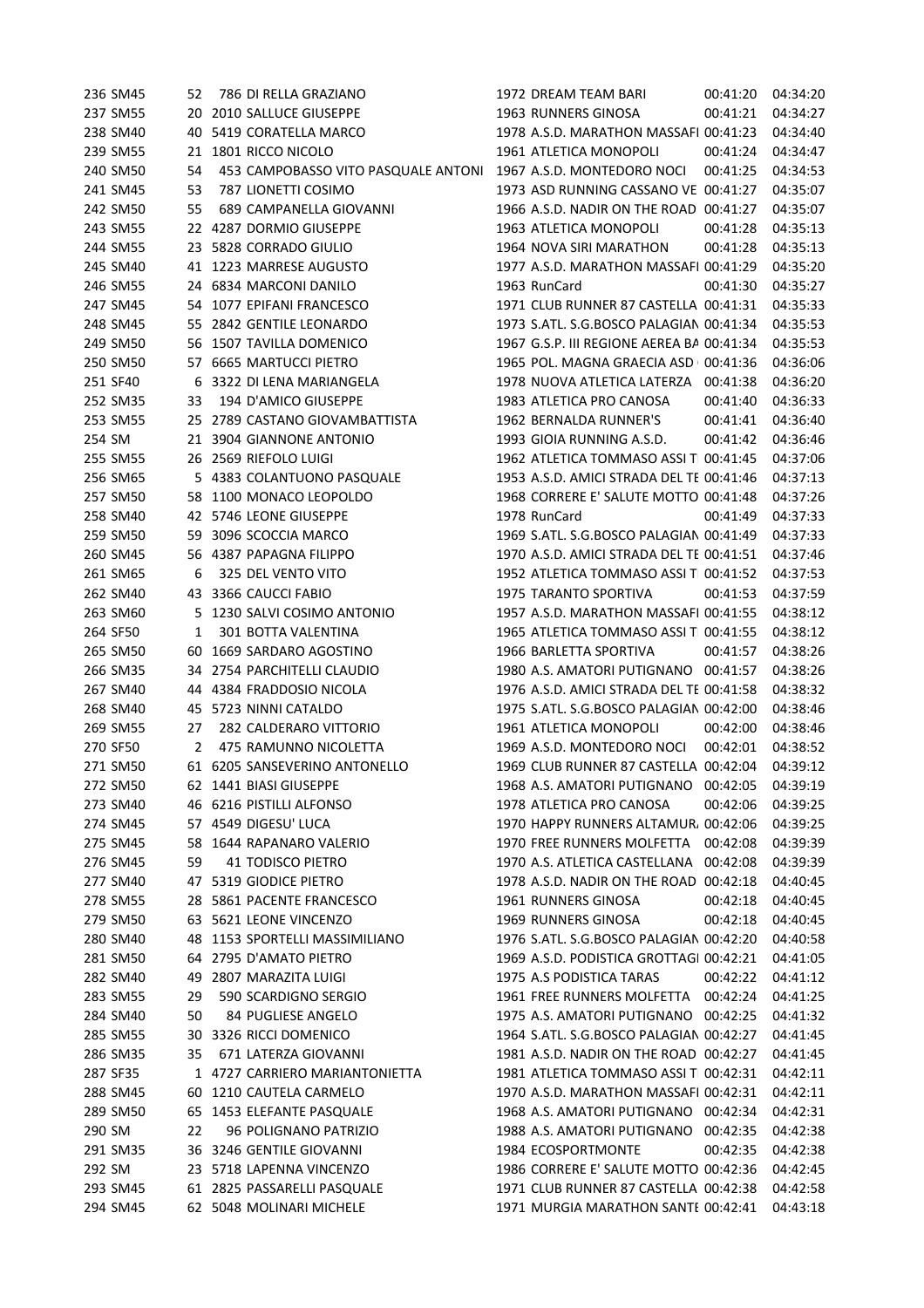| 295 SM45 |    | 63 5579 GRIMALDI FABIO                                   | 1970 CLUB RUNNER 87 CASTELLA 00:42:42                               |          | 04:43:24 |
|----------|----|----------------------------------------------------------|---------------------------------------------------------------------|----------|----------|
| 296 SM40 | 51 | 887 SECONDO GIUSEPPE                                     | 1977 BITONTO SPORTIVA                                               | 00:42:43 | 04:43:31 |
| 297 SM45 |    | 64 1737 RAIMONDI MICHELE                                 | 1973 GIOIA RUNNING A.S.D.                                           | 00:42:44 | 04:43:38 |
| 298 PM   |    | 2 5441 Rotondi Roberto                                   | 1996 RunCard                                                        | 00:42:46 | 04:43:51 |
| 299 SF45 | 4  | 276 VINCIGUERRA ANGELA                                   | 1970 ATLETICA MONOPOLI                                              | 00:42:47 | 04:43:58 |
| 300 SM35 | 37 | 1123 CATUCCI ALESSIO                                     | 1984 NUOVA ATLETICA LATERZA 00:42:47                                |          | 04:43:58 |
| 301 SM45 |    | 65 1152 GUIDA RUGGIERO                                   | 1973 S.ATL. S.G.BOSCO PALAGIAN 00:42:47                             |          | 04:43:58 |
| 302 SF40 |    | 7 4954 OKRASA REGINA MARTA                               | 1975 BERNALDA RUNNER'S                                              | 00:42:48 | 04:44:04 |
| 303 SM55 | 31 | 823 GUAGNANO MARIO                                       | 1963 GIOIA RUNNING A.S.D.                                           | 00:42:49 | 04:44:11 |
| 304 SM55 | 32 | 716 DAPRILE VITO MAURO                                   | 1964 A.S.D. NADIR ON THE ROAD 00:42:50                              |          | 04:44:18 |
| 305 SF40 |    | 8 2128 CIRILLO SAMANTA                                   | 1979 SMART RUNNERS GRAVINA 00:42:52                                 |          | 04:44:31 |
| 306 SM65 | 7  | 431 SANTORO GENNARO                                      | 1951 A.S.D. MONTEDORO NOCI                                          | 00:42:52 | 04:44:31 |
| 307 SM35 |    | 38 6593 SALERNO GIUSEPPE                                 | 1983 RunCard                                                        | 00:42:53 | 04:44:37 |
| 308 SM45 |    | 66 2857 MUCAVERO GIUSEPPE                                | 1974 ATHLETIC TEAM PALAGIANC 00:42:53                               |          | 04:44:37 |
| 309 SM   |    | 24 4323 SPICOLI GIOVANNI                                 | 1985 ATHLETIC TEAM PALAGIANC 00:42:53                               |          | 04:44:37 |
| 310 SM55 |    | 33 3546 RIBATTI VITO                                     | 1963 BARLETTA SPORTIVA                                              | 00:42:55 | 04:44:51 |
| 311 SM50 |    | 66 6077 MIANULLI GIUSEPPE                                | 1965 S.ATL. S.G.BOSCO PALAGIAN 00:42:55                             |          | 04:44:51 |
| 312 SM45 | 67 | 818 AMATULLI VITO                                        | 1974 GIOIA RUNNING A.S.D.                                           | 00:42:56 | 04:44:57 |
| 313 SM45 | 68 | 5589 CASTRONOVI VINCENZO                                 | 1970 S.ATL. S.G.BOSCO PALAGIAN 00:42:56                             |          | 04:44:57 |
| 314 SM40 | 52 | 927 MARRAUDINO PAOLO                                     | 1976 GIOIA RUNNING A.S.D.                                           | 00:42:58 | 04:45:11 |
| 315 SM50 | 67 | 98 LOSAVIO FRANCESCO PAOLO                               | 1968 A.S. AMATORI PUTIGNANO 00:43:03                                |          | 04:45:44 |
| 316 SM40 | 53 | 790 FERRARA GIOVANNI FRANCESCO                           | 1976 BIO AMBRA NEW AGE                                              | 00:43:05 | 04:45:57 |
| 317 SM   |    | 25 4377 DE GIOSA ALESSANDRO                              | 1990 A.S.D. AMICI STRADA DEL TE 00:43:06                            |          | 04:46:04 |
| 318 SM65 | 8  | 4893 BOCCANEGRA ANGELANTONIO                             | 1953 FREE RUNNERS MOLFETTA 00:43:08                                 |          | 04:46:17 |
| 319 SF35 | 2  | 718 LIUZZI ANNUNZIATA                                    | 1981 A.S.D. NADIR ON THE ROAD 00:43:11                              |          | 04:46:37 |
| 320 SM45 | 69 | 3176 CARAMIA MICHELE                                     | 1970 A.S.D. NADIR ON THE ROAD 00:43:11                              |          | 04:46:37 |
| 321 SM40 | 54 | 5442 santoro piero                                       | 1975 RunCard                                                        | 00:43:13 | 04:46:50 |
| 322 SM55 |    | 34 2736 ZAGARIA ANGELO ANTONIO                           | 1961 A.S. CULTURALE POD. S. STE 00:43:15                            |          | 04:47:03 |
| 323 SM55 | 35 | 3093 BIANCHI QUERO GIOVANNI                              | 1960 CORRERE E' SALUTE MOTTO 00:43:17                               |          | 04:47:17 |
| 324 SM55 |    | 36 2040 CAMPO ANGELO                                     | 1964 POD. CAROSINO JONICA&HI 00:43:18                               |          | 04:47:23 |
| 325 SM55 | 37 | 192 SERGIO ALBERTO                                       | 1963 ATLETICA PRO CANOSA                                            | 00:43:18 | 04:47:23 |
| 326 SF45 |    | 5 6534 CORVINO LUCIANA                                   | 1971 BERNALDA RUNNER'S                                              | 00:43:18 | 04:47:23 |
| 327 SM35 | 39 | 779 DE LUCA ANGELO                                       | 1981 DREAM TEAM BARI                                                | 00:43:20 | 04:47:37 |
| 328 SM40 | 55 | 3604 AZZOLLINI MICHELE                                   | 1976 BARLETTA SPORTIVA                                              | 00:43:22 | 04:47:50 |
| 329 SM45 | 70 | 2664 TOSCANELLI VALERIO                                  | 1972 A.S. CULTURALE POD. S. STE 00:43:23                            |          | 04:47:57 |
| 330 SM35 |    | 40 3840 POLISENO GIOVANNI                                | 1982 A.S.D. AMICI STRADA DEL TE 00:43:24                            |          | 04:48:03 |
| 331 SF   |    | 3 530 DE TOMMASO MARIANTONIETTA                          | 1987 A.S. DOF AMATORI TURI  00:43:26  04:48:16                      |          |          |
| 332 SM45 |    | 71 4747 CROCETTA LUIGI                                   | 1973 FREE RUNNERS MOLFETTA 00:43:29                                 |          | 04:48:36 |
| 333 SM40 |    | 56 5646 MACINA RAFFAELE                                  | 1979 ATLETICA MONOPOLI                                              | 00:43:31 | 04:48:50 |
| 334 SM45 | 72 | 739 CORNACCHIA MARCANTONIO                               | 1971 HAPPY RUNNERS ALTAMUR, 00:43:32                                |          | 04:48:56 |
| 335 SF   |    | 4 5581 MANDORINO GIUSEPPINA                              | 1989 CORRERE E' SALUTE MOTTO 00:43:32                               |          | 04:48:56 |
| 336 SM60 | 6  | 1120 MATERA FRANCESCO                                    | 1959 NUOVA ATLETICA LATERZA 00:43:34                                |          | 04:49:10 |
| 337 SM70 | 3  | 5975 GUIDO COSIMO                                        | 1949 A.S. ACTION RUNNING MON 00:43:37                               |          | 04:49:29 |
| 338 SM55 | 38 | 97 CASSONE STEFANO                                       | 1963 A.S. AMATORI PUTIGNANO 00:43:37                                |          | 04:49:29 |
| 339 SM70 | 4  | 259 AVERSA ANTONIO                                       | 1948 ATLETICA MONOPOLI                                              | 00:43:38 | 04:49:36 |
| 340 SM45 | 73 | 206 SORRENTI ANTONIO                                     | 1972 ATLETICA PRO CANOSA                                            | 00:43:40 | 04:49:49 |
| 341 SM50 | 68 | 1758 FIORE ANTONIO                                       | 1966 RUNNERS DEL LEVANTE                                            | 00:43:43 | 04:50:09 |
| 342 SF50 |    | 3 4787 ATTANASIO ANNA                                    | 1968 DREAM TEAM BARI                                                | 00:43:46 | 04:50:29 |
| 343 SM45 | 74 | 6022 SETTE CLAUDIO                                       | 1974 MURGIA MARATHON SANTE 00:43:47                                 |          | 04:50:36 |
| 344 SM45 |    | 75 3138 Iammarino Armando                                | 1971 RunCard                                                        | 00:43:47 | 04:50:36 |
| 345 SF45 | 6  | 1194 FRANCIONE ANNA                                      | 1972 RUNNERS GINOSA                                                 | 00:43:47 | 04:50:36 |
| 346 SF45 | 7  | 3316 LA TORRE PAMELA                                     | 1973 IKKOS ATLETI TARANTO A.S. 00:43:47                             |          | 04:50:36 |
| 347 SM45 |    | 76 3585 PENZA MICHELE                                    | 1973 BARLETTA SPORTIVA                                              | 00:43:52 | 04:51:09 |
| 348 SM60 |    | 7 1072 SEMERARO FRANCESCO                                | 1959 CLUB RUNNER 87 CASTELLA 00:43:52                               |          | 04:51:09 |
| 349 SM35 | 41 | 721 LATERZA GIANCARLO                                    | 1981 A.S.D. NADIR ON THE ROAD 00:43:55                              |          | 04:51:29 |
|          |    |                                                          | 1968 FREE RUNNERS MOLFETTA 00:43:55                                 |          |          |
| 350 SM50 |    | 69 2623 TASCA ANTONIO                                    |                                                                     |          | 04:51:29 |
| 351 SM70 | 5. | 432 PACE LUIGI GUGLIELMO<br>4 1067 PAVONE MARIA DOMENICA | 1949 A.S.D. MONTEDORO NOCI<br>1965 CLUB RUNNER 87 CASTELLA 00:43:58 | 00:43:56 | 04:51:36 |
| 352 SF50 |    |                                                          |                                                                     |          | 04:51:49 |
| 353 PM   |    | 3 5709 PEDICO FRANCESCO                                  | 1997 A.S. CULTURALE POD. S. STE 00:43:58                            |          | 04:51:49 |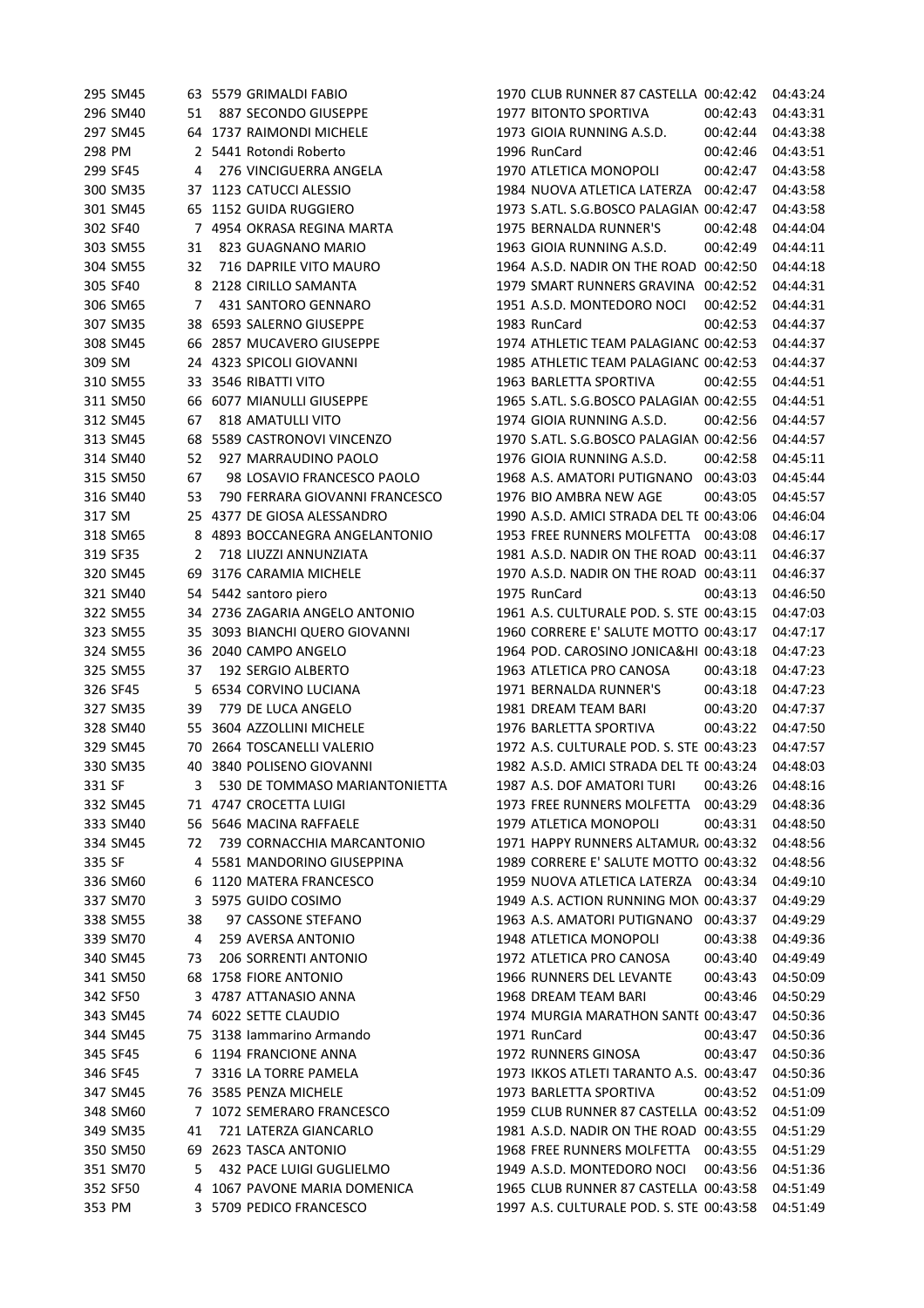| 354 SM55 |              | 39 1057 CARRIERO CARMELO            | 1962 CLUB RUNNER 87 CASTELLA 00:43:59          |          | 04:51:55 |
|----------|--------------|-------------------------------------|------------------------------------------------|----------|----------|
| 355 SM50 |              | 70 6572 MAIOLINO GIOVANNI SALVATORE | 1967 POL. MAGNA GRAECIA ASD 00:44:00           |          | 04:52:02 |
| 356 SM55 | 40           | 134 NUDO GIUSEPPE                   | 1961 A.S. AMATORI PUTIGNANO 00:44:03           |          | 04:52:22 |
| 357 SM55 | 41           | 118 TOTARO DONATO                   | 1962 A.S. AMATORI PUTIGNANO 00:44:03           |          | 04:52:22 |
| 358 SM60 | 8            | 1232 PALMISANO MARINO               | 1956 A.S.D. MARATHON MASSAFI 00:44:03          |          | 04:52:22 |
| 359 SF40 | 9            | 5292 CARNICELLA DARIA               | 1975 FREE RUNNERS MOLFETTA 00:44:04            |          | 04:52:29 |
| 360 SM55 |              | 42 1059 GRANILE VITTORIO            | 1961 CLUB RUNNER 87 CASTELLA 00:44:06          |          | 04:52:42 |
| 361 SM40 | 57           | 1041 MAGISTRO MICHELE               | 1977 G.S. ATHLOS MATERA                        | 00:44:07 | 04:52:49 |
| 362 SM35 |              | 42 4098 MIANULLI CARMINE            | 1981 S.ATL. S.G.BOSCO PALAGIAN 00:44:11        |          | 04:53:15 |
| 363 SM40 |              | 58 4140 PANSINI PASQUALE            | 1978 FREE RUNNERS MOLFETTA 00:44:12            |          | 04:53:22 |
| 364 SM60 | 9            | 529 DE TOMMASO RAFFAELE             | 1959 A.S. DOF AMATORI TURI                     | 00:44:13 | 04:53:28 |
| 365 SM50 |              | 71 4827 LUPOLI VINCENZO             | 1967 HAPPY RUNNERS ALTAMUR, 00:44:13           |          | 04:53:28 |
| 366 SM45 |              | 77 1275 STAGNI GIUSEPPE             | 1972 TARANTO SPORTIVA                          | 00:44:15 | 04:53:42 |
| 367 SM45 |              | 78 5230 MANSUETO GIUSEPPE GIOVANNI  | 1974 CORRERE E' SALUTE MOTTO 00:44:15          |          | 04:53:42 |
| 368 SM55 |              | 43 1386 ROMANO ANTONIO              | 1963 A.S. CULTURALE POD. S. STE 00:44:16       |          | 04:53:48 |
|          |              |                                     |                                                |          |          |
| 369 SM50 |              | 72 4780 SCHIAVONE ANTONIO           | 1966 A.S. CULTURALE POD. S. STE 00:44:16       |          | 04:53:48 |
| 370 SF50 |              | 5 5648 GUSMAI ANNAMARIA             | 1966 ATLETICA TOMMASO ASSI T 00:44:17          |          | 04:53:55 |
| 371 SM   |              | 26 5618 GIORGIO ALFONSO MARIA       | 1994 A.S.D. RHBIKE TEAM                        | 00:44:17 | 04:53:55 |
| 372 SF   |              | 5 5245 SAVINO LUCIANA               | 1986 A.S.D. AMICI STRADA DEL TE 00:44:19       |          | 04:54:08 |
| 373 SM50 |              | 73 2037 ZONNO ANGELO ANTONIO        | 1968 TARANTO SPORTIVA                          | 00:44:20 | 04:54:15 |
| 374 SM35 |              | 43 1977 LADIANA CARMELO             | 1984 S.ATL. S.G.BOSCO PALAGIAN 00:44:20        |          | 04:54:15 |
| 375 SM35 |              | 44 5849 TIEVOLI ANTONIO             | 1980 CORRERE E' SALUTE MOTTO 00:44:23          |          | 04:54:35 |
| 376 SM45 |              | 79 6181 SCIALPI MARCO               | 1970 A.S.D. TRIATHLON TARANTC 00:44:25         |          | 04:54:48 |
| 377 SM45 |              | 80 1212 MIRAGLIA DOMENICO           | 1971 A.S.D. MARATHON MASSAFI 00:44:26          |          | 04:54:55 |
| 378 SM50 | 74           | 1933 BATTAFARANO GIUSEPPE           | 1965 NOVA SIRI MARATHON                        | 00:44:30 | 04:55:21 |
| 379 SM50 | 75           | 95 VINELLA GIUSEPPE                 | 1969 A.S. AMATORI PUTIGNANO 00:44:31           |          | 04:55:28 |
| 380 SF40 | 10           | 5736 CHIOCHIA ANTONIA               | <b>1978 TARANTO SPORTIVA</b>                   | 00:44:32 | 04:55:35 |
| 381 SM40 | 59           | 1264 MIGNOGNA DAVIDE                | 1976 TARANTO SPORTIVA                          | 00:44:32 | 04:55:35 |
| 382 SM50 | 76           | 1074 RIZZI ARCANGELO                | 1967 CLUB RUNNER 87 CASTELLA 00:44:35          |          | 04:55:54 |
| 383 SM40 | 60           | 1443 CARDONE COSIMO                 | 1975 A.S. AMATORI PUTIGNANO 00:44:37           |          | 04:56:08 |
| 384 SM65 | 9            | <b>405 PETRONILLI PIETRO SANTE</b>  | 1951 A.S.D. MONTEDORO NOCI                     | 00:44:38 | 04:56:14 |
| 385 SF55 | $\mathbf{1}$ | 5250 MENOLASCINA ROSA               | 1961 A.S.D. AMICI STRADA DEL TE 00:44:40       |          | 04:56:28 |
| 386 SM50 | 77           | 1455 GENTILE VINCENZO MASSIMILIAN   | 1968 A.S. AMATORI PUTIGNANO 00:44:41           |          | 04:56:34 |
| 387 SM45 | 81           | 711 BOLOGNESE DAVIDE                | 1970 ATLETICA MONOPOLI                         | 00:44:44 | 04:56:54 |
| 388 SM55 | 44           | 2063 CERVELLERA FRANCESCO           | 1964 MARTINA FRANCA RUNNIN(00:44:44            |          | 04:56:54 |
| 389 SF40 |              | 11 2069 LIUZZI CATERINA COSIMA ANNA | 1975 MARTINA FRANCA RUNNIN( 00:44:44           |          | 04:56:54 |
| 390 SM50 |              | 78 1260 SEMERARO ANGELO             | 1969 LA PALESTRA ASD-MARTINA 00:44:47 04:57:14 |          |          |
| 391 SM40 |              | 61 5729 PETRICCIUOLO RAFFAELE       | 1976 POD. CAROSINO JONICA&HI 00:44:50          |          | 04:57:34 |
| 392 SM45 |              | 82 2926 Mele Francesco              | 1970 RunCard                                   | 00:44:51 | 04:57:41 |
| 393 SM50 |              | 79 4853 URBANI MARCELLO             | 1966 IKKOS ATLETI TARANTO A.S. 00:44:52        |          | 04:57:47 |
| 394 SM40 |              | 62 5550 FRAGNELLI PIETRO            | 1977 ATLETICA CEGLIE MESSAPIC, 00:44:54        |          | 04:58:01 |
| 395 SM45 |              | 83 6419 MANZO FRANCESCO             | 1970 BIO AMBRA NEW AGE                         | 00:44:56 | 04:58:14 |
| 396 SF35 |              | 1864 LAPADULA PALMA                 | 1982 POLISPORT CICLO CLUB FAS, 00:44:57        |          | 04:58:20 |
| 397 SM35 |              | 45 5544 GALLO ANGELO                | 1980 POLISPORT CICLO CLUB FAS, 00:44:57        |          | 04:58:20 |
| 398 SM50 | 80           | 1871 POTENZA LEONARDO               | 1967 POLISPORT CICLO CLUB FAS, 00:44:57        |          | 04:58:20 |
| 399 SM55 |              | 45 1529 MAGRONE LUIGI               | 1963 ATLETICA TOMMASO ASSI T 00:44:58          |          | 04:58:27 |
| 400 SM55 | 46           | 3364 MURCIANO COSIMO                | 1963 TARANTO SPORTIVA                          | 00:44:59 | 04:58:34 |
| 401 SM35 |              | 46 3966 ROCCO VINCENZO              | 1981 CLUB RUNNER 87 CASTELLA 00:45:00          |          | 04:58:40 |
| 402 SF45 | 8            | 5726 D'ALCONZO ROBERTA              | 1973 RUNNERS GINOSA                            | 00:45:00 | 04:58:40 |
|          | 9            | 6093 LAMONICA CINZIA CARMELA        | 1972 MURGIA MARATHON SANTE 00:45:00            |          | 04:58:40 |
| 403 SF45 |              |                                     |                                                |          |          |
| 404 SM45 | 84.          | 6636 LOCAPO MICHELE                 | 1970 HAPPY RUNNERS ALTAMUR, 00:45:00           |          | 04:58:40 |
| 405 SM55 | 47           | 2120 MORELLI ANTONIO                | 1964 BARLETTA SPORTIVA                         | 00:45:07 | 04:59:27 |
| 406 SM60 | 10           | 306 CASTRO ROBERTO                  | 1958 ATLETICA TOMMASO ASSI T 00:45:09          |          | 04:59:40 |
| 407 SM40 | 63           | 5412 EPIFANI SALVATORE              | 1975 CLUB RUNNER 87 CASTELLA 00:45:13          |          | 05:00:07 |
| 408 SM60 |              | 11 1252 D'ANGELO ANTONIO            | 1958 A.S.D. MARATHON MASSAFI 00:45:15          |          | 05:00:20 |
| 409 SM55 |              | 48 1117 TRIA VINCENZO               | 1961 NUOVA ATLETICA LATERZA  00:45:16          |          | 05:00:27 |
| 410 SM65 |              | 10 1426 MINOIA FELICE               | 1954 A.S. ATLETICA CASTELLANA 00:45:20         |          | 05:00:53 |
| 411 SM60 | 12           | 57 PRIMAVERA VITO                   | 1957 A.S. ATLETICA CASTELLANA 00:45:20         |          | 05:00:53 |
| 412 SM45 |              | 85 6826 CIPOLLETTA IVANO            | 1974 BARLETTA SPORTIVA                         | 00:45:21 | 05:01:00 |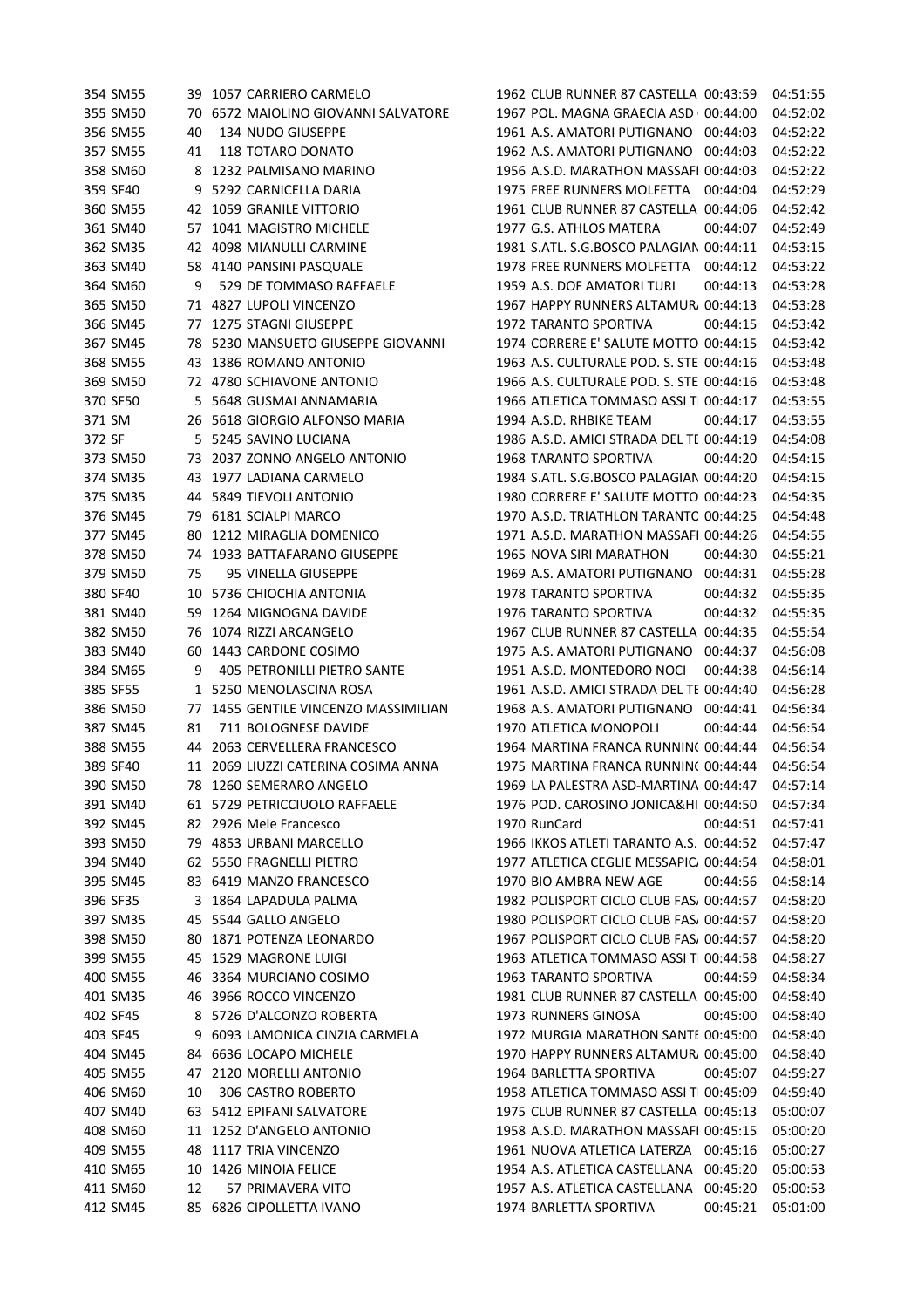| 413 SM50 |     | 81 6506 MICUCCI NICOLA          |  | <b>1968 TARANTO SPORTIVA</b>                  | 00:45:23 | 05:01:13 |
|----------|-----|---------------------------------|--|-----------------------------------------------|----------|----------|
| 414 SM50 |     | 82 5931 LUDOVICO NICOLA         |  | 1965 GIOIA RUNNING A.S.D.                     | 00:45:23 | 05:01:13 |
| 415 SM55 | 49  | 696 LARICCHIUTA NICOLA          |  | 1961 A.S.D. NADIR ON THE ROAD 00:45:26        |          | 05:01:33 |
| 416 SM55 | 50  | 702 VALENTE NICOLA GIUSEPPE     |  | 1960 A.S.D. NADIR ON THE ROAD 00:45:26        |          | 05:01:33 |
| 417 SM55 |     | 51 1645 REGINA FRANCESCO        |  | 1960 FREE RUNNERS MOLFETTA 00:45:26           |          | 05:01:33 |
| 418 SM40 |     | 64 6028 MARIANO VITO            |  | 1975 MURGIA MARATHON SANTE 00:45:26           |          | 05:01:33 |
| 419 SM50 | 83  | 827 GEMMATI VITO GIOVANNI       |  | 1969 GIOIA RUNNING A.S.D.                     | 00:45:27 | 05:01:40 |
| 420 SM50 | 84  | 595 VISAGGI NICOLO'             |  | 1965 FREE RUNNERS MOLFETTA                    | 00:45:30 | 05:01:59 |
| 421 SM45 |     | 86 6175 FUMAROLA CARMELO        |  | 1974 LA PALESTRA ASD-MARTINA 00:45:32         |          | 05:02:13 |
| 422 SF45 |     | 10 3327 PASSERI EUFEMIA         |  | 1974 S.ATL. S.G.BOSCO PALAGIAN 00:45:32       |          | 05:02:13 |
| 423 SM40 |     | 65 6197 PULIGNANO GIOVANNI      |  | 1978 A.S.D. MARATHON MASSAFI 00:45:34         |          | 05:02:26 |
| 424 SM50 |     | 85 1061 FERA GIUSEPPE CLAUDIO   |  | 1965 CLUB RUNNER 87 CASTELLA 00:45:35         |          | 05:02:33 |
| 425 SM50 |     | 86 1495 DILETTUSO ARCANGELO     |  | 1965 G.S.P. III REGIONE AEREA BA 00:45:36     |          | 05:02:39 |
| 426 SM50 |     | 87 1218 SICILIANO CATALDO       |  | 1968 A.S.D. MARATHON MASSAFI 00:45:36         |          | 05:02:39 |
|          |     |                                 |  | 1972 BIO AMBRA NEW AGE                        |          |          |
| 427 SF45 |     | 11 4535 OLIVA LUCIA             |  |                                               | 00:45:38 | 05:02:53 |
| 428 SM50 |     | 88 3878 MIDEA GIUSEPPE          |  | 1969 BIO AMBRA NEW AGE                        | 00:45:38 | 05:02:53 |
| 429 SM50 | 89  | 377 ARESTA GIANLUCA             |  | 1968 BARLETTA SPORTIVA                        | 00:45:38 | 05:02:53 |
| 430 PM   |     | 4 6493 BOTTA ALESSANDRO         |  | 1998 ATLETICA TOMMASO ASSI T 00:45:40         |          | 05:03:06 |
| 431 SM70 |     | 6 4305 MONTEMURRO STEFANO       |  | 1947 BARLETTA SPORTIVA                        | 00:45:41 | 05:03:12 |
| 432 SM40 |     | 66 2025 BERTOTTO COSIMO         |  | 1978 TARANTO SPORTIVA                         | 00:45:42 | 05:03:19 |
| 433 SM70 |     | 7 1515 BRESCIA MICHELE          |  | 1947 ATLETICA MONOPOLI                        | 00:45:44 | 05:03:32 |
| 434 SF35 |     | 4 4010 FUNIATI CLAUDIA          |  | 1981 A.S PODISTICA TARAS                      | 00:45:44 | 05:03:32 |
| 435 SM50 |     | 90 1175 CIARFAGLIA GIOVANNI     |  | 1966 ATHLETIC TEAM PALAGIANC 00:45:46         |          | 05:03:46 |
| 436 SM45 | 87  | 1163 DE BENEDETTO VINCENZO      |  | 1974 ATHLETIC TEAM PALAGIANC 00:45:46         |          | 05:03:46 |
| 437 SM45 |     | 88 5450 ALBANESE VITO           |  | 1972 A.S.D. AMICI STRADA DEL TE 00:45:48      |          | 05:03:59 |
| 438 SM55 |     | 52 1116 SCARATI MICHELE         |  | 1961 NUOVA ATLETICA LATERZA 00:45:50          |          | 05:04:12 |
| 439 SM55 |     | 53 3308 LEONE GIUSEPPE          |  | 1962 CORRERE E' SALUTE MOTTO 00:45:52         |          | 05:04:25 |
| 440 SM35 |     | 47 6491 PETRICCIUOLO COSIMO     |  | 1980 POD. CAROSINO JONICA&HI 00:45:52         |          | 05:04:25 |
| 441 SF50 |     | 6 2792 NARCISO ARABELLA MARIA   |  | 1966 BERNALDA RUNNER'S                        | 00:45:53 | 05:04:32 |
| 442 SM40 | 67  | 736 DIRIENZO VITO               |  | 1975 HAPPY RUNNERS ALTAMUR, 00:45:54          |          | 05:04:39 |
| 443 SM45 | 89  | 5324 CICCIMARRA TOMMASO         |  | 1971 HAPPY RUNNERS ALTAMUR, 00:45:56          |          | 05:04:52 |
| 444 SM45 | 90  | 743 RAFAELE NICOLA              |  | 1972 HAPPY RUNNERS ALTAMUR. 00:45:59          |          | 05:05:12 |
| 445 SM55 | 54  | 2011 CAPOROSSO ALESSANDRO       |  | 1962 A.S.D. MARATHON MASSAFI 00:46:00         |          | 05:05:19 |
| 446 SF40 |     | 12 1250 AZZONE ANGELA           |  | 1975 A.S.D. MARATHON MASSAFI 00:46:00         |          | 05:05:19 |
| 447 SM50 |     | 91 4224 SIMEONE FRANCESCO       |  | <b>1966 TARANTO SPORTIVA</b>                  | 00:46:01 | 05:05:25 |
| 448 SM50 |     | 92 1227 MELLONE FERNANDO        |  | 1967 A.S.D. MARATHON MASSAFI 00:46:02         |          | 05:05:32 |
| 449 SM45 |     | 91 2546 SCOLLETTA FABRIZIO      |  | 1972 ATLETICA PRO CANOSA   00:46:02  05:05:32 |          |          |
| 450 SM40 |     | 68 4100 PIZZOLLA PIETRO         |  | 1977 S.ATL. S.G.BOSCO PALAGIAN 00:46:03       |          | 05:05:38 |
| 451 SM45 |     | 92 1283 RIZZO ROBERTO           |  | 1974 TARANTO SPORTIVA                         | 00:46:04 | 05:05:45 |
| 452 SM65 |     | 11 1135 BRUNO FRANCO            |  | 1950 S.ATL. S.G.BOSCO PALAGIAN 00:46:05       |          | 05:05:52 |
| 453 SM45 | 93  | 680 VINELLA PIETRO              |  | 1970 A.S.D. NADIR ON THE ROAD 00:46:05        |          | 05:05:52 |
| 454 SM45 | 94  | 3842 SCAVO EMANUELE             |  | 1974 A.S.D. AMICI STRADA DEL TE 00:46:09      |          | 05:06:18 |
| 455 SF35 |     | 5 1276 DE VIRGILIS SABRINA      |  | <b>1984 TARANTO SPORTIVA</b>                  | 00:46:11 | 05:06:32 |
| 456 SM50 |     | 93 2523 MOLENDINI ALFREDO       |  | 1967 TARANTO SPORTIVA                         | 00:46:11 | 05:06:32 |
| 457 SM50 |     | 94 2884 SCIARAFFIA SERGIO       |  | 1966 TARANTO SPORTIVA                         | 00:46:11 | 05:06:32 |
| 458 SM45 | 95  | 388 LOPERFIDO MARIANO FRANCESCO |  | 1973 A.S.D. MONTEDORO NOCI                    | 00:46:14 | 05:06:52 |
| 459 SM45 |     | 96 4930 GESMUNDO GIUSEPPE       |  | 1971 FREE RUNNERS MOLFETTA                    | 00:46:20 | 05:07:31 |
| 460 SM45 | 97  | 1075 MARTEMUCCI STEFANO         |  | 1972 CLUB RUNNER 87 CASTELLA 00:46:23         |          | 05:07:51 |
| 461 SM50 |     | 95 4325 MARANGI ROCCO           |  | 1967 A.S.D. MARATHON MASSAFI 00:46:26         |          | 05:08:11 |
| 462 SM60 |     | 13 6347 ROTOLO DONATO           |  | 1958 S.ATL. S.G.BOSCO PALAGIAN 00:46:27       |          | 05:08:18 |
| 463 SM45 |     | 98 1141 CASTRONOVI FRANCESCO    |  | 1970 S.ATL. S.G.BOSCO PALAGIAN 00:46:28       |          | 05:08:24 |
|          |     |                                 |  |                                               |          |          |
| 464 SM45 |     | 99 3898 DIMARTINO GIANLUCA      |  | 1974 GIOIA RUNNING A.S.D.                     | 00:46:37 | 05:09:24 |
| 465 SF50 |     | 7 3161 PETRUZZELLI VINCENZA     |  | 1968 A.S. QUELLI DELLA PINETA                 | 00:46:42 | 05:09:57 |
| 466 SM55 | 55  | 758 DIGESU' BIAGIO              |  | 1962 HAPPY RUNNERS ALTAMUR, 00:46:43          |          | 05:10:04 |
| 467 SF50 |     | 8 5426 PERAGINE ROSA            |  | 1967 A.S.D. LA FENICE                         | 00:46:45 | 05:10:17 |
| 468 SM45 | 100 | 435 LAFORGIA FELICIANO          |  | 1974 A.S.D. MONTEDORO NOCI                    | 00:46:46 | 05:10:24 |
| 469 SM50 |     | 96 6418 ANGIOLA NUNZIO          |  | 1969 MURGIA MARATHON SANTE 00:46:50           |          | 05:10:50 |
| 470 SM50 |     | 97 4306 DIGREGORIO GIULIO       |  | 1966 MURGIA MARATHON SANTE 00:46:53           |          | 05:11:10 |
| 471 SM50 | 98  | 701 FLORENZIO GIUSEPPE          |  | 1969 A.S.D. NADIR ON THE ROAD 00:46:54        |          | 05:11:17 |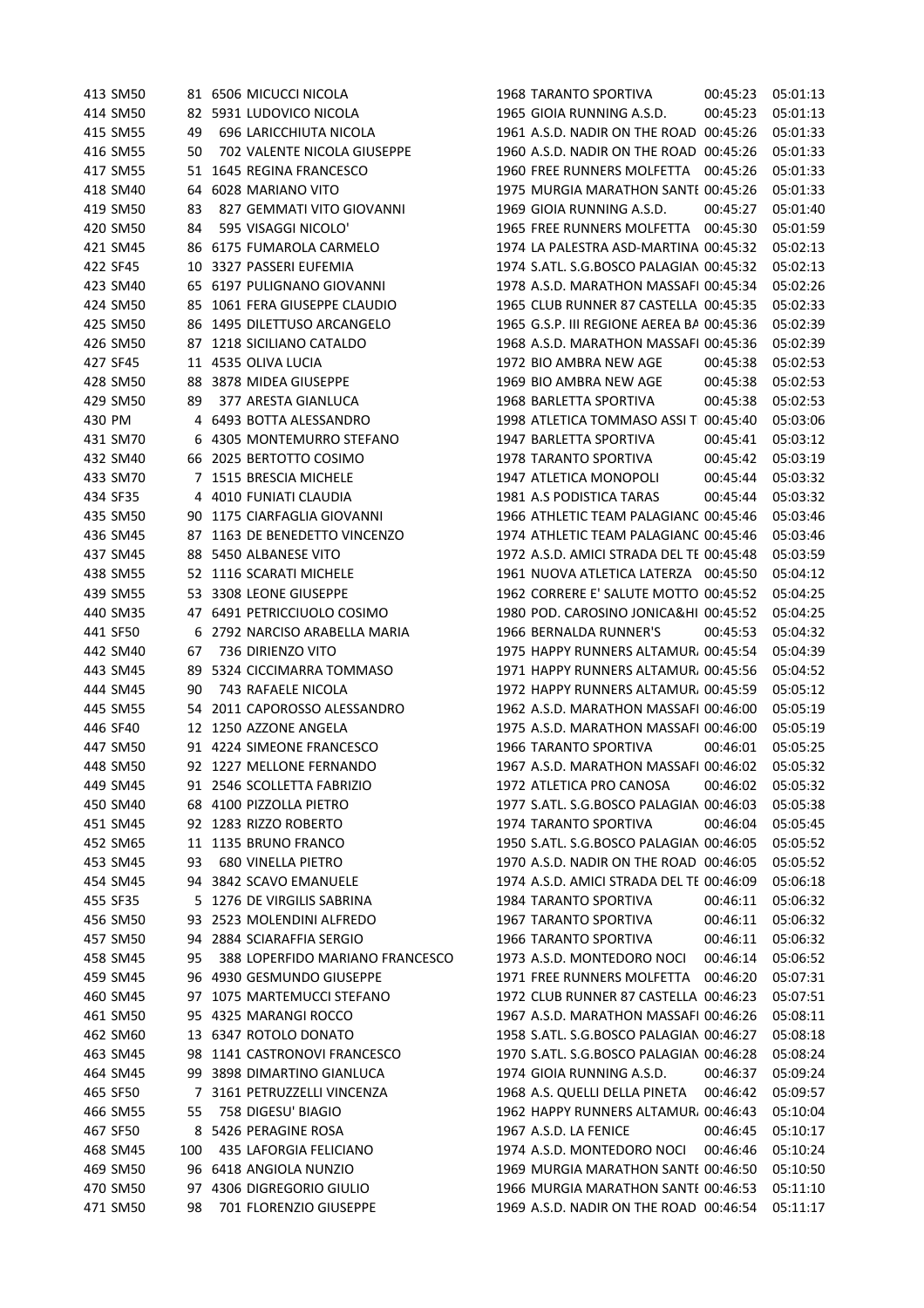|        | 472 SM50 |     | 99 1739 SCHIAVONE GIOVANNI      | 1969 GIOIA RUNNING A.S.D.                                                       | 00:46:56 | 05:11:30 |
|--------|----------|-----|---------------------------------|---------------------------------------------------------------------------------|----------|----------|
|        | 473 SM50 |     | 100 3356 NITTI VITO             | <b>1969 TARANTO SPORTIVA</b>                                                    | 00:46:57 | 05:11:37 |
|        | 474 SM50 | 101 | 901 CACCIAPUOTI DANTE           | 1966 BITONTO SPORTIVA                                                           | 00:46:58 | 05:11:44 |
|        | 475 SM50 |     | 102 1132 CARICATO ANGELO        | 1965 S.ATL. S.G.BOSCO PALAGIAN 00:47:00                                         |          | 05:11:57 |
|        | 476 SM40 | 69  | 821 CEPPAGLIA LEANDRO           | 1978 GIOIA RUNNING A.S.D.                                                       | 00:47:01 | 05:12:03 |
|        | 477 SM50 |     | 103 3627 SFREGOLA PIETRO        | 1966 BARLETTA SPORTIVA                                                          | 00:47:08 | 05:12:50 |
|        | 478 SM50 | 104 | 740 NIGRO TOMMASO               | 1967 HAPPY RUNNERS ALTAMUR, 00:47:10                                            |          | 05:13:03 |
|        | 479 SF60 |     | 1 1051 ANNICCHIARICO LUCIA      | 1959 A.S.D. PODISTICA GROTTAGI 00:47:12                                         |          | 05:13:16 |
|        | 480 SM55 | 56  | 764 PERRUCCI NICOLA GIOVANNI    | 1963 HAPPY RUNNERS ALTAMUR. 00:47:15                                            |          | 05:13:36 |
|        | 481 SF55 |     | 2 1451 DELFINE ELISABETTA       | 1964 A.S. AMATORI PUTIGNANO 00:47:21                                            |          | 05:14:16 |
|        | 482 SM50 |     | 105 6829 LOSAVIO PIERDAVIDE     | 1969 LA FABRICA DI CORSA                                                        | 00:47:22 | 05:14:23 |
|        | 483 SM40 |     | 70 2871 CAMPANELLI LUCA         | 1975 A.S.D. ATLETICA DON MILAN 00:47:26                                         |          | 05:14:49 |
|        | 484 SM55 |     | 57 2837 FRIGIOLA ALESSANDRO     | 1961 NUOVA ATLETICA LATERZA 00:47:28                                            |          | 05:15:03 |
|        | 485 SF40 | 13  | <b>658 BUONSANTE LIDIA</b>      | 1979 A.S.D. NADIR ON THE ROAD 00:47:30                                          |          | 05:15:16 |
|        | 486 SM50 |     | 106 1991 ROPPO NICOLA           | 1968 ATHLETIC TEAM PALAGIANC 00:47:31                                           |          | 05:15:23 |
|        | 487 SM55 | 58  | 655 QUATTRONE CARMELO           | 1963 A.S.D. NADIR ON THE ROAD 00:47:31                                          |          | 05:15:23 |
|        | 488 SM60 | 14  | 707 CAMPANELLA PIETRO           | 1956 A.S.D. NADIR ON THE ROAD 00:47:32                                          |          | 05:15:29 |
| 489 SF |          | 6   | 3095 D'ANVERSA MARILISA         | 1987 NUOVA ATLETICA LATERZA 00:47:34                                            |          | 05:15:42 |
|        | 490 SF45 |     | 12 1797 SICOLO ANNA GRAZIA      | 1972 BITONTO SPORTIVA                                                           | 00:47:35 | 05:15:49 |
|        | 491 SM40 |     | 71 2878 LUPO CARMELO            | 1976 TARANTO SPORTIVA                                                           | 00:47:36 | 05:15:56 |
|        | 492 SM65 | 12  | 104 PICCIRILLI STEFANO          | 1951 A.S. AMATORI PUTIGNANO 00:47:36                                            |          | 05:15:56 |
|        | 493 SM40 |     | 72 6375 SIMEONE DONATELLO       | 1975 A.S.D. MARATHON MASSAFI 00:47:40                                           |          | 05:16:22 |
|        | 494 SM50 |     | 107 4883 D'ORFEO GIOACCHINO     | 1965 FREE RUNNERS MOLFETTA 00:47:42                                             |          | 05:16:36 |
|        | 495 SM50 |     | 108 1513 BARNABA FRANCESCO      | 1966 ATLETICA MONOPOLI                                                          | 00:47:43 | 05:16:42 |
|        | 496 SF40 |     | 14 5617 DE BENEDETTO ROSA       | 1977 IKKOS ATLETI TARANTO A.S. 00:47:44                                         |          | 05:16:49 |
|        | 497 SM35 | 48  | 364 MARINIELLO ALBERTO          | 1980 ATLETIC CLUB ALTAMURA                                                      | 00:47:44 | 05:16:49 |
|        | 498 SF45 |     | 13 2953 RENNA DEBORA            | 1974 ATLETICA MONOPOLI                                                          | 00:47:46 | 05:17:02 |
| 499 SF |          |     | 7 5146 NATILLA ROSA             | 1988 ATHLETIC TEAM PALAGIANC 00:47:49                                           |          | 05:17:22 |
|        | 500 SM60 |     | 15 1282 INDELICATI GIUSEPPE     | 1958 TARANTO SPORTIVA                                                           | 00:47:49 | 05:17:22 |
|        | 501 SM50 |     | 109 1973 BALESTRA AUGUSTO       | 1967 S.ATL. S.G.BOSCO PALAGIAN 00:47:51                                         |          | 05:17:35 |
|        | 502 SM40 |     | 73 4012 LOBIANCO GIOVANBATTISTA | 1975 CORRERE E' SALUTE MOTTO 00:47:52                                           |          | 05:17:42 |
|        | 503 SM60 |     | 16 4960 FERRARA GIUSEPPE        | 1957 RUNNERS GINOSA                                                             | 00:47:53 | 05:17:49 |
| 504 SF |          |     | 8 1723 DONVITO FRANCESCA        | 1990 GIOIA RUNNING A.S.D.                                                       | 00:47:54 | 05:17:55 |
|        | 505 SM45 | 101 | 712 FLORENZIO PIETRO            | 1972 A.S.D. NADIR ON THE ROAD 00:47:55                                          |          | 05:18:02 |
|        | 506 SM50 | 110 | 691 MICCOLIS PAOLO              | 1967 A.S.D. NADIR ON THE ROAD 00:47:55                                          |          | 05:18:02 |
|        | 507 SM45 |     | 102 5317 CHIRONNA GIUSEPPE      | 1974 A.S.D. NADIR ON THE ROAD 00:47:56                                          |          | 05:18:08 |
|        | 508 SM50 |     | 111 902 PAGONE ANTONIO          | 1966 BITONTO SPORTIVA 00:47:56 05:18:08                                         |          |          |
|        | 509 SF35 |     | 6 6492 BUCCI ANNAROSA           | 1982 POD. CAROSINO JONICA&HI 00:47:58                                           |          | 05:18:22 |
|        |          |     |                                 |                                                                                 |          | 05:18:28 |
|        | 510 SM40 | 74  | <b>344 LOIUDICE VITO</b>        | 1976 ATLETIC CLUB ALTAMURA 00:47:59                                             |          |          |
|        | 511 SM55 |     | 59 1142 BARULLI MARIO           | 1963 S.ATL. S.G.BOSCO PALAGIAN 00:48:02<br>1957 HAPPY RUNNERS ALTAMUR, 00:48:03 |          | 05:18:48 |
|        | 512 SM60 | 17  | 742 CORNACCHIA MASSIMO          |                                                                                 |          | 05:18:55 |
|        | 513 SM45 |     | 103 1154 MOSCATO CARMELO        | 1973 S.ATL. S.G.BOSCO PALAGIAN 00:48:03                                         |          | 05:18:55 |
|        | 514 SF40 |     | 15 5722 GASPARRE ROSA           | 1977 S.ATL. S.G.BOSCO PALAGIAN 00:48:05                                         |          | 05:19:08 |
|        | 515 SF50 | 9   | 1348 TURE CARMELA               | 1969 G.S.P. III REGIONE AEREA BA 00:48:05                                       |          | 05:19:08 |
|        | 516 SM40 | 75  | 6049 LABALESTRA VIRGILIO        | 1978 ASD SPITS RUN W & T SAMN 00:48:08                                          |          | 05:19:28 |
|        | 517 SM65 | 13  | 347 PALASCIANO GIUSEPPE         | 1952 ATLETIC CLUB ALTAMURA                                                      | 00:48:10 | 05:19:41 |
|        | 518 SM50 | 112 | 741 CORNACCHIA VINCENZO         | 1966 HAPPY RUNNERS ALTAMUR, 00:48:10                                            |          | 05:19:41 |
|        | 519 SM65 | 14  | 319 LETTINI MATTEO              | 1954 ATLETICA TOMMASO ASSI T 00:48:17                                           |          | 05:20:28 |
|        | 520 SM35 | 49  | 202 LAMANNA SABINO              | 1980 ATLETICA PRO CANOSA                                                        | 00:48:18 | 05:20:35 |
|        | 521 SF55 | 3   | 5418 FELE MARIA                 | 1963 S.ATL. S.G.BOSCO PALAGIAN 00:48:23                                         |          | 05:21:08 |
|        | 522 SM55 | 60  | 1637 DE STENA FILIPPO           | 1962 FREE RUNNERS MOLFETTA 00:48:25                                             |          | 05:21:21 |
|        | 523 SF60 | 2   | 191 MERCO NICOLETTA             | 1958 ATLETICA PRO CANOSA                                                        | 00:48:31 | 05:22:01 |
|        | 524 SM65 | 15  | 1136 ANTONICELLI BERARDINO      | 1952 S.ATL. S.G.BOSCO PALAGIAN 00:48:31                                         |          | 05:22:01 |
|        | 525 SM60 | 18  | 596 GERVASIO SERGIO EDMONDO     | 1955 FREE RUNNERS MOLFETTA 00:48:32                                             |          | 05:22:07 |
|        | 526 SF35 | 7   | 670 MARIO ALESSANDRA            | 1984 A.S.D. NADIR ON THE ROAD 00:48:34                                          |          | 05:22:21 |
|        | 527 SM50 | 113 | 94 TRIA FRANCESCO               | 1966 A.S. AMATORI PUTIGNANO 00:48:35                                            |          | 05:22:27 |
|        | 528 SF35 |     | 8 1516 CAPITANIO ANTONELLA      | 1981 ATLETICA MONOPOLI                                                          | 00:48:37 | 05:22:41 |
|        | 529 SM55 | 61  | 345 LEONE GIUSEPPE              | 1961 ATLETIC CLUB ALTAMURA                                                      | 00:48:37 | 05:22:41 |
|        | 530 SM40 |     | 76 1772 BELLOMO NICOLA          | 1975 S.S.D. A.R.L. DYNAMYK FITN 00:48:37                                        |          | 05:22:41 |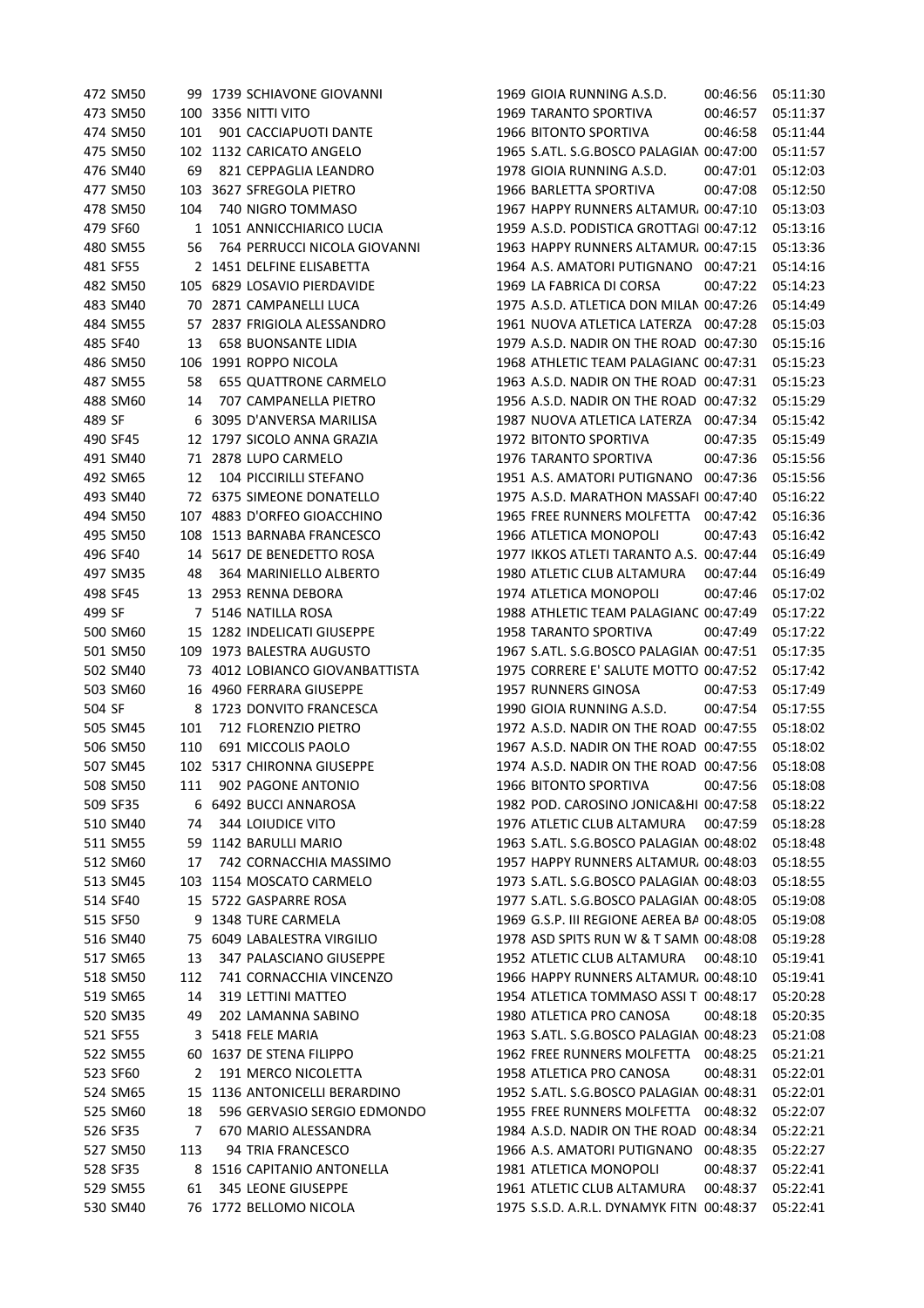|        | 531 SM75 |     | 1 6524 RONCO GIOVANNI          | 1942 GIOIA RUNNING A.S.D.                 | 00:48:38 | 05:22:47 |
|--------|----------|-----|--------------------------------|-------------------------------------------|----------|----------|
|        | 532 SM45 |     | 105 2565 DI LERNIA FRANCESCO   | 1974 ATLETICA TOMMASO ASSI T 00:48:45     |          | 05:23:34 |
|        | 533 SM45 | 104 | 2788 RAGONE VINCENZO           | 1971 BERNALDA RUNNER'S                    | 00:48:45 | 05:23:34 |
|        | 534 SM60 |     | 19 1974 BASILE MICHELE         | 1959 S.ATL. S.G.BOSCO PALAGIAN 00:48:48   |          | 05:23:54 |
|        | 535 SF55 | 4   | 760 OSTUNI ANGELA              | 1964 HAPPY RUNNERS ALTAMUR, 00:48:48      |          | 05:23:54 |
|        | 536 SF50 |     | 10 5246 BORRICELLI MARIA DELIA | 1966 A.S.D. AMICI STRADA DEL TE 00:48:49  |          | 05:24:00 |
|        | 537 SM70 |     | 8 4813 TAMMA FRANCESCO         | 1948 A.S.D. AMICI STRADA DEL TE 00:48:49  |          | 05:24:00 |
|        | 538 SM55 |     | 62 3963 CORIGLIONE GIUSEPPE    | 1963 CLUB RUNNER 87 CASTELLA 00:48:51     |          | 05:24:14 |
|        | 539 SM60 |     | 20 3324 DALO' PASQUALE         | 1959 S.ATL. S.G.BOSCO PALAGIAN 00:48:51   |          | 05:24:14 |
|        | 540 SM50 | 114 | <b>227 GREGUCCI ANTONIO</b>    | 1966 G.S.P. III REGIONE AEREA BA 00:48:57 |          | 05:24:53 |
|        | 541 SM70 |     | 9 1293 RESTA LORENZO           | 1947 A.S.D ATL. PODISTICA PALA( 00:49:00  |          | 05:25:13 |
|        | 542 SF45 |     | 14 5415 TERRUSI ANNAMARIA      | 1973 CLUB RUNNER 87 CASTELLA 00:49:06     |          | 05:25:53 |
|        | 543 SM45 |     | 106 3724 SELVAGGI DOMENICO     | 1970 A.S. CULTURALE POD. S. STE 00:49:06  |          | 05:25:53 |
|        | 544 SM45 |     | 107 6221 NERI SALVATORE        | 1972 A.S. QUELLI DELLA PINETA             | 00:49:07 | 05:26:00 |
|        | 545 SM50 |     | 115 5644 ZUCCARO PAOLO         | 1965 ATLETICA PRO CANOSA                  | 00:49:08 | 05:26:06 |
|        | 546 SF40 |     | 16 2545 TERRONE ROSA           | 1976 ATLETICA PRO CANOSA                  | 00:49:08 | 05:26:06 |
|        | 547 SM65 |     | 16 4226 LOGLISCI TOMMASO       | 1952 ATLETICA PRO CANOSA                  | 00:49:08 | 05:26:06 |
|        | 548 SM50 | 116 | 178 ZACCARO SABINO             | 1965 ATLETICA PRO CANOSA                  | 00:49:09 | 05:26:13 |
|        | 549 SM55 | 63  | 177 LAGRASTA SABINO            | 1963 ATLETICA PRO CANOSA                  | 00:49:09 | 05:26:13 |
|        | 550 SF45 |     | 15 6383 LAMBO ARCANGELA        | 1972 ATLETICA PRO CANOSA                  | 00:49:09 | 05:26:13 |
|        | 551 SM65 | 17  | 168 FORINA FRANCESCO           | 1951 ATLETICA PRO CANOSA                  | 00:49:10 | 05:26:20 |
|        | 552 SM40 |     | 77 3786 D'IPPOLITO ALESSANDRO  | 1977 IKKOS ATLETI TARANTO A.S. 00:49:10   |          | 05:26:20 |
|        | 553 SF50 |     | 11 1071 D'ONOFRIO PASQUALINA   | 1966 CLUB RUNNER 87 CASTELLA 00:49:14     |          | 05:26:46 |
| 554 SM |          |     | 27 6076 CAFORIO DAVIDE         | 1996 S.ATL. S.G.BOSCO PALAGIAN 00:49:16   |          | 05:26:59 |
|        | 555 SF40 | 17  | 5413 SERINO ROBERTA            | 1975 CLUB RUNNER 87 CASTELLA 00:49:22     |          | 05:27:39 |
|        | 556 SM55 |     | 64 2026 BOZZARDI SALVINO       | 1961 TARANTO SPORTIVA                     | 00:49:38 | 05:29:25 |
|        | 557 SF55 | 5.  | 2034 MARINO' MARIA             | 1964 TARANTO SPORTIVA                     | 00:49:38 | 05:29:25 |
|        | 558 SM55 | 65  | <b>692 PERRONE GIUSEPPE</b>    | 1963 A.S.D. NADIR ON THE ROAD 00:49:39    |          | 05:29:32 |
|        | 559 SM55 | 66  | 55 LAERA DOMENICO              | 1960 A.S. AMATORI PUTIGNANO 00:49:40      |          | 05:29:39 |
|        | 560 SF45 | 16  | 732 STORSILLO CATERINA         | 1970 HAPPY RUNNERS ALTAMUR, 00:49:45      |          | 05:30:12 |
|        | 561 SM55 | 67  | 5573 DE GIORGIO CIRO           | 1960 A.S.D. PODISTICA GROTTAGI 00:49:47   |          | 05:30:25 |
|        | 562 SM50 | 117 | 1124 MIANI VITO                | 1966 S.ATL. S.G.BOSCO PALAGIAN 00:49:50   |          | 05:30:45 |
|        | 563 SF50 |     | 12 2750 MAURO MARIA PAOLA      | 1967 ATLETICA TOMMASO ASSI T 00:49:52     |          | 05:30:58 |
|        | 564 SM60 | 21  | 310 PARADISO NICOLA            | 1957 ATLETICA TOMMASO ASSI T 00:49:52     |          | 05:30:58 |
|        | 565 SM45 |     | 108 5457 SINNI MARCELLO        | 1970 A.S.D. AMICI STRADA DEL TE 00:49:54  |          | 05:31:12 |
|        | 566 SM55 |     | 68 3321 CONVERTINI DOMENICO    | 1960 NUOVA ATLETICA LATERZA 00:49:54      |          | 05:31:12 |
|        | 567 SM70 |     |                                | 1947 A.S. CULTURALE POD. S. STE 00:50:00  |          |          |
|        |          |     | 10 1920 DEFAZIO ANTONIO        |                                           |          | 05:31:52 |
|        | 568 SM50 |     | 118 2790 DI LEO MICHELE        | 1965 BERNALDA RUNNER'S                    | 00:50:00 | 05:31:52 |
|        | 569 SM45 |     | 109 1248 LOCOROTONDO PIETRO    | 1973 A.S.D. MARATHON MASSAFI 00:50:02     |          | 05:32:05 |
|        | 570 SF45 |     | 17 5414 TOTARO KATIA           | 1974 CLUB RUNNER 87 CASTELLA 00:50:02     |          | 05:32:05 |
|        | 571 SM40 |     | 78 2791 MOLINARO GIUSEPPE      | 1975 BERNALDA RUNNER'S                    | 00:50:11 | 05:33:05 |
|        | 572 SM60 |     | 22 1277 SOLDINO DANIELE        | 1959 TARANTO SPORTIVA                     | 00:50:17 | 05:33:44 |
|        | 573 SF50 |     | 13 5678 LIPPOLIS ANGELA        | 1967 A.S.D. NADIR ON THE ROAD 00:50:17    |          | 05:33:44 |
|        | 574 SM50 | 119 | 661 MORELLI MASSIMILIANO       | 1969 A.S.D. NADIR ON THE ROAD 00:50:19    |          | 05:33:58 |
|        | 575 SF45 |     | 18 5580 DE NOVELLIS PIERA      | 1971 CLUB RUNNER 87 CASTELLA 00:50:20     |          | 05:34:04 |
|        | 576 SM45 |     | 110 1703 FRACCALVIERI DOMENICO | 1971 HAPPY RUNNERS ALTAMUR, 00:50:21      |          | 05:34:11 |
|        | 577 SM65 |     | 18 5575 MOTOLESE ANTONIO       | 1954 A.S.D. PODISTICA GROTTAGI 00:50:23   |          | 05:34:24 |
|        | 578 SM70 |     | 11 2124 NINIVAGGI GRAZIANTONIO | 1946 HAPPY RUNNERS ALTAMUR, 00:50:29      |          | 05:35:04 |
|        | 579 SF50 |     | 14 5639 DE CARNE CECILIA       | 1969 A.S.D. AMICI STRADA DEL TE 00:50:34  |          | 05:35:37 |
|        | 580 SM50 |     | 120 3839 MONNO GIUSEPPE        | 1966 A.S.D. AMICI STRADA DEL TE 00:50:34  |          | 05:35:37 |
|        | 581 SM35 |     | 50 1225 TOCCI GIOVANNI         | 1980 A.S.D. MARATHON MASSAFI 00:50:40     |          | 05:36:17 |
|        | 582 SM60 | 23. | 1458 LAERA COSIMO              | 1957 A.S. AMATORI PUTIGNANO 00:50:40      |          | 05:36:17 |
|        | 583 SM75 |     | 2 3746 CARUSO LEONARDO         | 1941 ATL. SAN NICANDRO GARGA 00:50:46     |          | 05:36:57 |
|        | 584 SF65 |     | 1 1216 TADDEO PASQUA ROSA      | 1953 A.S.D. MARATHON MASSAFI 00:50:55     |          | 05:37:57 |
| 585 SF |          |     | 9 6497 FILARETI MARIA CARMELA  | 1987 A.S. POD. AMATORI POLICO 00:51:00    |          | 05:38:30 |
|        | 586 SM60 | 24  | 895 PAGONE FRANCESCO           | 1958 BITONTO SPORTIVA                     | 00:51:00 | 05:38:30 |
|        | 587 SM55 | 69  | 756 SPIRANTE GIUSEPPE          | 1961 HAPPY RUNNERS ALTAMUR, 00:51:03      |          | 05:38:50 |
|        | 588 SM55 |     | 70 2039 BENVENUTO CATALDO      | 1961 POD. CAROSINO JONICA&HI 00:51:07     |          | 05:39:16 |
|        | 589 SM50 |     | 121 5829 PISILLI CARMINE       | 1968 NOVA SIRI MARATHON                   | 00:51:10 | 05:39:36 |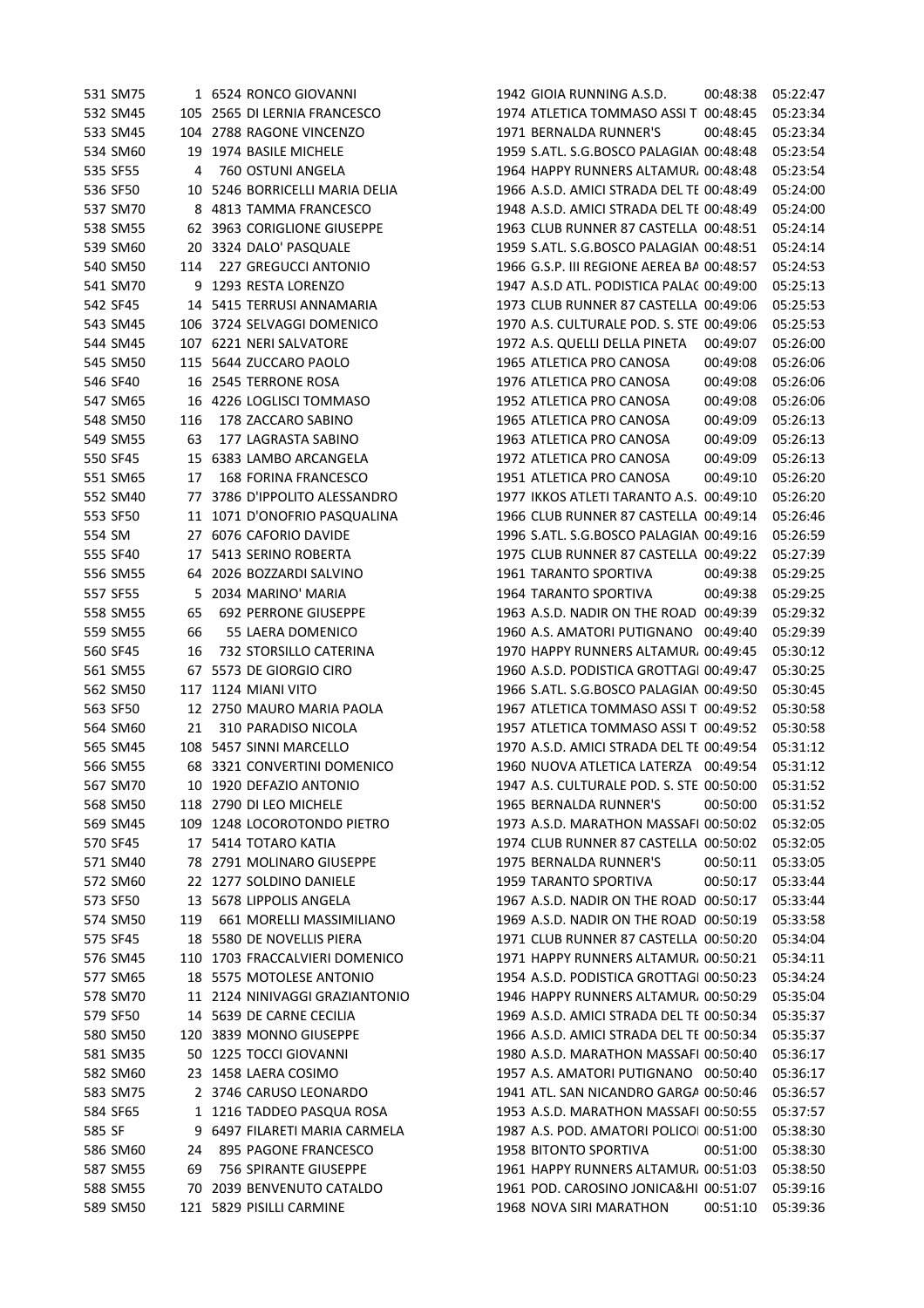|        | 590 SF50 |     | 15 6441 SOLLAZZO ANNA            | 1966 LUCANI FREE RUNNERS                      | 00:51:10 | 05:39:36 |
|--------|----------|-----|----------------------------------|-----------------------------------------------|----------|----------|
|        | 591 SM70 | 12  | 804 CAPURSO FRANCESCO            | 1945 GIOIA RUNNING A.S.D.                     | 00:51:23 | 05:41:02 |
|        | 592 SM65 | 19  | 3253 GILIO ANDREA                | 1952 BERNALDA RUNNER'S                        | 00:51:30 | 05:41:49 |
|        | 593 SM55 |     | 71 5622 carucci antonio          | 1962 RunCard                                  | 00:51:36 | 05:42:29 |
| 594 SM |          | 28  | 65 DETOMASO ALESSIO GIUSEPPE     | 1988 A.S. ATLETICA CASTELLANA 00:51:36        |          | 05:42:29 |
|        | 595 SM55 |     | 72 5351 CAPPIELLO DONATO         | 1964 A.S. CULTURALE POD. S. STE 00:51:37      |          | 05:42:35 |
| 596 SF |          | 10  | 73 LOFANO MARILISA               | 1989 A.S. ATLETICA CASTELLANA 00:51:37        |          | 05:42:35 |
|        | 597 SM60 | 25  | 233 BENEDETTO GIOVANNI           | 1959 G.S.P. III REGIONE AEREA BA 00:51:38     |          | 05:42:42 |
|        | 598 SM50 |     | 122 1697 CARLUCCI MASSIMO        | 1965 HAPPY RUNNERS ALTAMUR, 00:51:40          |          | 05:42:55 |
|        | 599 SF40 |     | 18 5318 DILEO PALMA              | 1975 A.S.D. NADIR ON THE ROAD 00:51:43        |          | 05:43:15 |
|        | 600 SM55 | 73  | 763 VENTURA GIOVANNI             | 1963 HAPPY RUNNERS ALTAMUR, 00:51:44          |          | 05:43:22 |
|        | 601 SM60 |     | 26 1711 SIMONE ROCCO             | 1959 HAPPY RUNNERS ALTAMUR, 00:51:44          |          | 05:43:22 |
|        | 602 SM60 |     | 27 1769 VASILE GIUSEPPE          | 1956 RUNNERS DEL LEVANTE                      | 00:51:45 | 05:43:28 |
|        | 603 SM60 |     | 28 2017 MASTRANGELO CARLO OSCAR  | 1955 A.S.D. MARATHON MASSAFI 00:51:47         |          | 05:43:42 |
|        | 604 SM55 |     | 74 5326 ANTONICELLI FEDERICO     | 1963 GIOIA RUNNING A.S.D.                     | 00:51:52 | 05:44:15 |
|        | 605 SF35 | 9   | 1082 SELVA ERMINIA               | 1984 CORRERE E' SALUTE MOTTO 00:51:53         |          | 05:44:22 |
|        | 606 SM55 |     | 75 1508 TRONO MAURIZIO           | 1962 G.S.P. III REGIONE AEREA BA 00:51:56     |          | 05:44:41 |
|        | 607 SM55 | 76  | <b>430 TATONE MICHELE</b>        | 1962 A.S.D. MONTEDORO NOCI                    | 00:51:57 | 05:44:48 |
|        | 608 SF45 |     | 19 1559 GABRIELE MARIELLA        | 1974 A.S.D. MONTEDORO NOCI                    | 00:51:57 | 05:44:48 |
|        | 609 SM70 |     | 376 LIUZZI PAOLO                 | 1949 A.S.D. MONTEDORO NOCI                    |          |          |
|        |          | 13  | 29 1128 CARRIERI PIETRO          |                                               | 00:51:58 | 05:44:55 |
|        | 610 SM60 |     |                                  | 1956 S.ATL. S.G.BOSCO PALAGIAN 00:51:59       |          | 05:45:01 |
|        | 611 SF45 |     | 20 2746 CARRETTA ROSANNA         | 1973 HAPPY RUNNERS ALTAMUR, 00:52:04          |          | 05:45:35 |
|        | 612 SF55 |     | 6 5883 BASILE DANIELA            | 1964 IKKOS ATLETI TARANTO A.S. 00:52:12       |          | 05:46:28 |
|        | 613 SM55 | 77  | 1350 PAPPOLLA MAURIZIO           | 1963 IKKOS ATLETI TARANTO A.S. 00:52:12       |          | 05:46:28 |
|        | 614 SM45 | 111 | 1891 VENERITO DOMENICO           | 1974 ATLETICA CEGLIE MESSAPIC, 00:52:17       |          | 05:47:01 |
|        | 615 SM50 |     | 123 1228 COLELLA SALVATORE       | 1967 A.S.D. MARATHON MASSAFI 00:52:17         |          | 05:47:01 |
|        | 616 SM60 |     | 30 5260 ALBANESE COSIMO          | 1958 ATLETICA MONOPOLI                        | 00:52:19 | 05:47:14 |
|        | 617 SM40 | 79. | 5601 PUPILLO FRANCESCO           | 1978 A.S.D. MARATHON MASSAFI 00:52:21         |          | 05:47:27 |
|        | 618 SM50 |     | 124 5602 RUSSO GIUSEPPE          | 1968 A.S.D. MARATHON MASSAFI 00:52:21         |          | 05:47:27 |
|        | 619 SM70 |     | 14 3995 TALO' COSTANZO           | 1949 A.S.D. PODISTICA GROTTAGI 00:52:23       |          | 05:47:41 |
|        | 620 SM40 |     | 80 5689 DI VENERE DANIELE        | 1975 BITONTO SPORTIVA                         | 00:52:27 | 05:48:07 |
|        | 621 SM55 |     | 78 5513 RIZZI FRANCESCO          | 1960 GIOIA RUNNING A.S.D.                     | 00:52:33 | 05:48:47 |
|        | 622 SF50 | 16  | 1450 DELFINE PATRIZIA            | 1968 A.S. AMATORI PUTIGNANO 00:52:34          |          | 05:48:54 |
|        | 623 SM55 | 79  | 747 INDRIO LORENZO               | 1961 HAPPY RUNNERS ALTAMUR, 00:52:35          |          | 05:49:00 |
|        | 624 SM60 | 31  | 602 BINETTI SILVIO MARIA CRISTIA | 1958 FREE RUNNERS MOLFETTA 00:52:48           |          | 05:50:27 |
|        | 625 SF55 |     | 7 5865 GIGANTE GILDA             | 1962 A.S.D. MARATHON MASSAFI 00:52:54         |          | 05:51:06 |
|        | 626 SF45 |     | 21 6571 LO FRANO CARMELA         | 1974 POL. MAGNA GRAECIA ASD 00:52:56 05:51:20 |          |          |
|        | 627 SM40 |     | 81 6573 PATERNOSTER ROCCO        | 1977 POL. MAGNA GRAECIA ASD 00:52:56          |          | 05:51:20 |
|        | 628 SM55 | 80  | 750 BERLOCO NICOLA               | 1964 HAPPY RUNNERS ALTAMUR. 00:52:58          |          | 05:51:33 |
|        | 629 SM55 |     | 81 6029 FORTE ANTONIO            | 1964 HAPPY RUNNERS ALTAMUR, 00:52:58          |          | 05:51:33 |
|        | 630 SM65 | 20  | 131 GIGANTE DONATO               | 1952 A.S. AMATORI PUTIGNANO 00:53:01          |          | 05:51:53 |
|        | 631 SM50 |     | 125 3371 MONGELLI DOMENICO       | 1969 A.S.D ATL. PODISTICA PALAC 00:53:11      |          | 05:52:59 |
|        | 632 SF40 |     | 19 5757 GAMMONE MICHELA          | 1979 A.S.D. AMICI STRADA DEL TE 00:53:15      |          | 05:53:26 |
|        | 633 SF65 |     | 2 1482 DI SIBIO ANGELA           | 1954 ATLETICA PRO CANOSA                      | 00:53:17 | 05:53:39 |
|        | 634 SM70 |     | 15 2670 MANSI LUIGI              | 1945 A.S. CULTURALE POD. S. STE 00:53:17      |          | 05:53:39 |
|        | 635 SM50 |     | 126 4184 MINENNA MICHELE         | 1969 BITONTO SPORTIVA                         | 00:53:20 | 05:53:59 |
|        | 636 SM50 | 127 | 1257 GRECO NICOLA                | 1968 A.S.D. MARATHON MASSAFI 00:53:23         |          | 05:54:19 |
|        | 637 SF55 | 8   | 2049 DANIELE MARISA              | 1963 A.S.D. TRIATHLON TARANTC 00:53:30        |          | 05:55:05 |
|        | 638 SM60 |     | 32 1176 PULIMENO VITO            | 1956 ATHLETIC TEAM PALAGIANC 00:53:30         |          | 05:55:05 |
|        | 639 SM45 | 112 | 436 MASCIOPINTO MATTEO           | 1974 A.S.D. MONTEDORO NOCI                    | 00:53:46 | 05:56:52 |
|        | 640 SM70 | 16  | 115 COSACCO MICHELE              | 1945 A.S. AMATORI PUTIGNANO 00:54:02          |          | 05:58:38 |
|        | 641 SM60 | 33  | 1557 BIANCO STEFANO              | 1956 A.S.D. MONTEDORO NOCI                    | 00:54:03 | 05:58:44 |
|        | 642 SM70 | 17  | 99 D'ALOIA ANTONIO               | 1949 A.S. AMATORI PUTIGNANO 00:54:19          |          | 06:00:31 |
|        | 643 SM40 |     | 82 5685 SURICO VITTORIO          | 1976 GIOIA RUNNING A.S.D.                     | 00:54:28 | 06:01:30 |
|        | 644 SM45 |     | 113 5331 MOSSA MARINO            | 1974 BITONTO SPORTIVA                         | 00:54:31 | 06:01:50 |
|        | 645 SM50 |     | 128 1701 FERRULLI TOMMASO        | 1966 HAPPY RUNNERS ALTAMUR. 00:54:38          |          | 06:02:37 |
| 646 SM |          |     | 29 6167 BLASI VALERIO COSIMO     | 1987 A.S.D. PODISTICA GROTTAGI 00:54:49       |          | 06:03:50 |
|        | 647 SM55 |     | 82 5568 ARCADIO MAURO            | 1964 A.S.D. PODISTICA GROTTAGI 00:54:50       |          | 06:03:56 |
|        | 648 SF50 |     | 17 3974 SIBILLA COSIMA           | 1966 POD. CAROSINO JONICA&HI 00:54:52         |          | 06:04:10 |
|        |          |     |                                  |                                               |          |          |